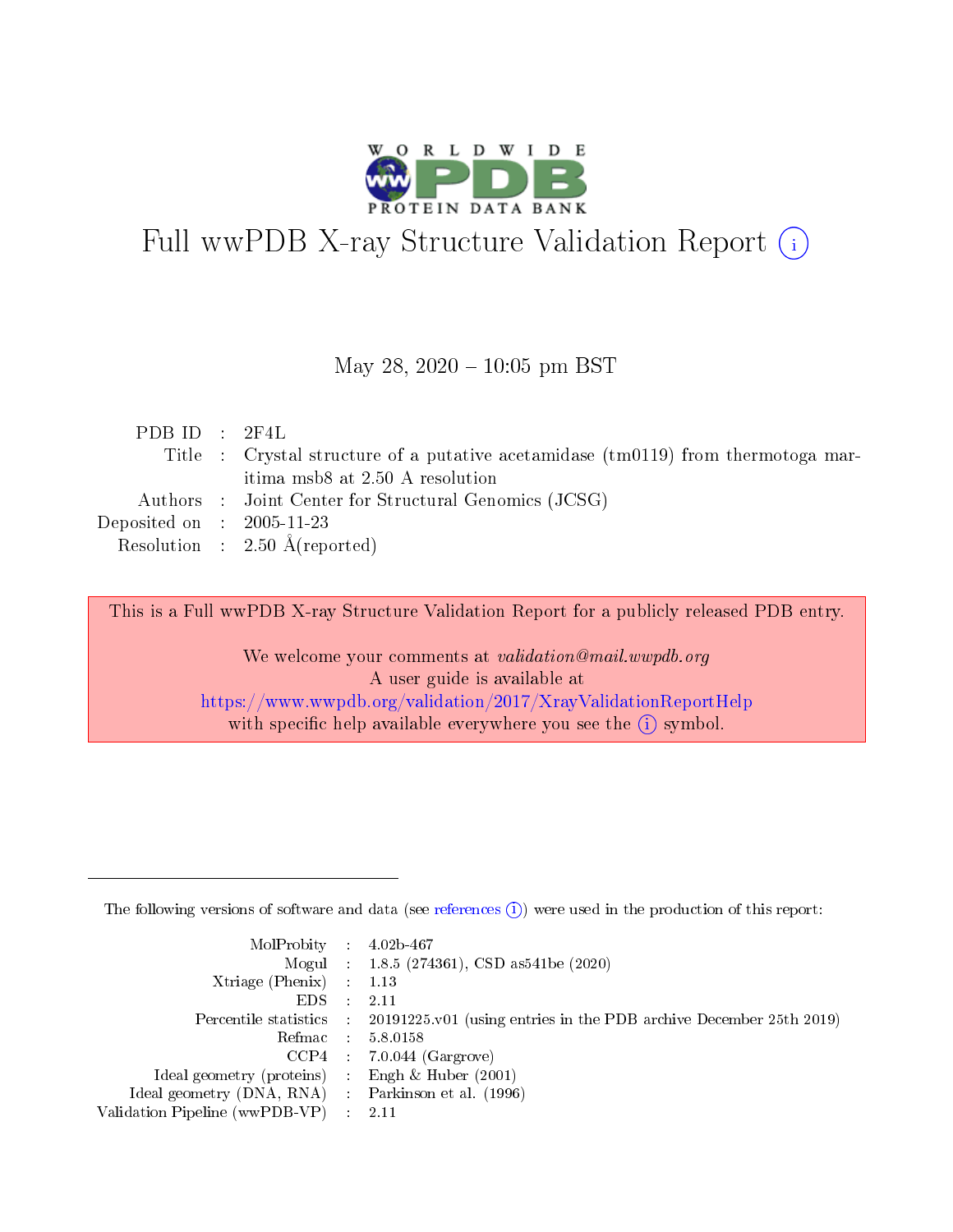## 1 [O](https://www.wwpdb.org/validation/2017/XrayValidationReportHelp#overall_quality)verall quality at a glance  $(i)$

The following experimental techniques were used to determine the structure: X-RAY DIFFRACTION

The reported resolution of this entry is 2.50 Å.

Percentile scores (ranging between 0-100) for global validation metrics of the entry are shown in the following graphic. The table shows the number of entries on which the scores are based.



| Metric                | Whole archive<br>$(\#\mathrm{Entries})$ | Similar resolution<br>$(\#\text{Entries},\,\text{resolution}\,\,\text{range}(\textup{\AA}))$ |
|-----------------------|-----------------------------------------|----------------------------------------------------------------------------------------------|
| $R_{free}$            | 130704                                  | $4661 (2.50 - 2.50)$                                                                         |
| Clashscore            | 141614                                  | $5346$ $(2.50-2.50)$                                                                         |
| Ramachandran outliers | 138981                                  | $\overline{5231}$ $(2.50-2.50)$                                                              |
| Sidechain outliers    | 138945                                  | $5233(2.50-2.50)$                                                                            |
| RSRZ outliers         | 127900                                  | $4559(2.50-2.50)$                                                                            |

The table below summarises the geometric issues observed across the polymeric chains and their fit to the electron density. The red, orange, yellow and green segments on the lower bar indicate the fraction of residues that contain outliers for  $>=3, 2, 1$  and 0 types of geometric quality criteria respectively. A grey segment represents the fraction of residues that are not modelled. The numeric value for each fraction is indicated below the corresponding segment, with a dot representing fractions  $\epsilon=5\%$  The upper red bar (where present) indicates the fraction of residues that have poor fit to the electron density. The numeric value is given above the bar.

| Mol | Chain  | $\overline{\phantom{a}}$ Length | Quality of chain |     |                 |
|-----|--------|---------------------------------|------------------|-----|-----------------|
|     | А      | 297                             | $2\%$<br>80%     | 12% | 7%              |
|     | В      | 297                             | $\%$<br>79%      | 12% | 8%<br>$\bullet$ |
|     | $\cap$ | 297                             | 3%<br>84%        | 9%  | 6%              |
|     |        | 297                             | 4%<br>82%        | 10% | 8%              |

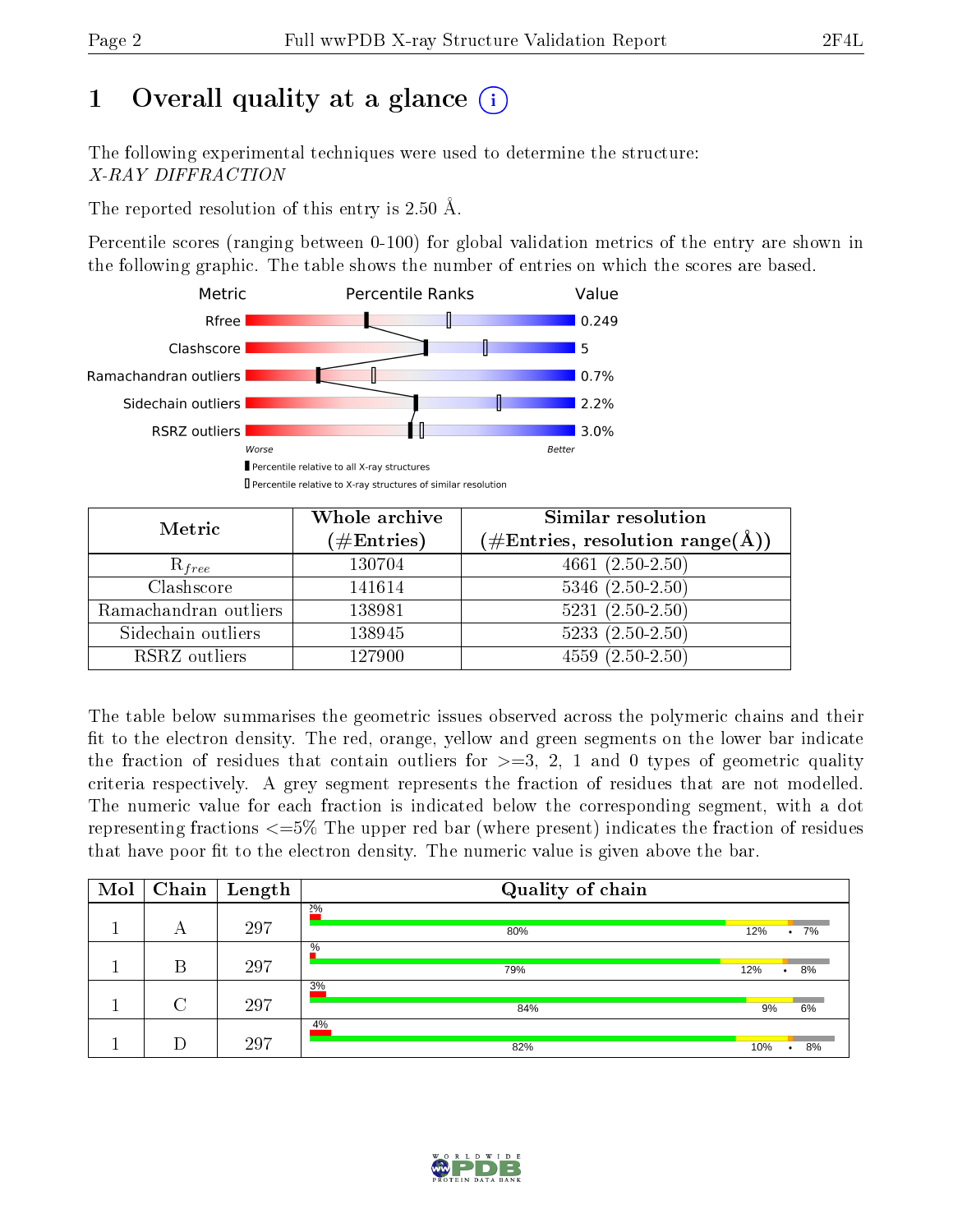## 2 Entry composition (i)

There are 4 unique types of molecules in this entry. The entry contains 8546 atoms, of which 0 are hydrogens and 0 are deuteriums.

In the tables below, the ZeroOcc column contains the number of atoms modelled with zero occupancy, the AltConf column contains the number of residues with at least one atom in alternate conformation and the Trace column contains the number of residues modelled with at most 2 atoms.

| Mol | Chain         | Residues |       | Atoms                       |     |     |    |                |          | $ZeroOcc \   \$ AltConf | $\mid$ Trace |
|-----|---------------|----------|-------|-----------------------------|-----|-----|----|----------------|----------|-------------------------|--------------|
|     | А             | 275      | Total | $\mathbf C$                 | N   |     | S  | Se             | $\theta$ |                         |              |
|     |               |          | 2083  | 1346                        | 349 | 378 | 3  | 7              |          |                         |              |
|     | B             | 273      | Total | $\mathcal{C}$               | N   |     | S  | Se             | $\theta$ |                         |              |
|     |               |          | 2077  | 1341                        | 346 | 380 | 3  | 7              |          |                         |              |
|     | $\mathcal{C}$ | 278      | Total | $\mathcal{C}$               | N   |     | S  | Se             | $\theta$ | 2                       |              |
|     |               | 2123     | 1366  | 355                         | 392 | 3   | -7 |                |          |                         |              |
|     |               | 274      | Total | $\mathcal{C}_{\mathcal{C}}$ | N   |     | S  | Se             |          |                         |              |
|     |               | 2090     | 1345  | 349                         | 386 | 3   | 7  | $\overline{0}$ | 0        |                         |              |

Molecule 1 is a protein called acetamidase, putative.

There are 76 discrepancies between the modelled and reference sequences:

| Chain          | Residue        | Modelled   | Actual     | Comment                 | Reference            |
|----------------|----------------|------------|------------|-------------------------|----------------------|
| A              | $-11$          | <b>MSE</b> | $\equiv$   | LEADER SEQUENCE         | <b>UNP</b><br>Q9WXX3 |
| $\bf{A}$       | $-10$          | <b>GLY</b> |            | LEADER SEQUENCE         | UNP<br>Q9WXX3        |
| $\bf{A}$       | $-9$           | <b>SER</b> |            | <b>LEADER SEQUENCE</b>  | UNP Q9WXX3           |
| $\bf{A}$       | $-8$           | <b>ASP</b> |            | LEADER SEQUENCE         | <b>UNP</b><br>Q9WXX3 |
| $\bf{A}$       | $-7$           | <b>LYS</b> |            | <b>LEADER SEQUENCE</b>  | UNP<br>Q9WXX3        |
| $\bf{A}$       | $-6$           | ILE        |            | <b>LEADER SEQUENCE</b>  | UNP Q9WXX3           |
| $\bf{A}$       | $-5$           | <b>HIS</b> |            | <b>LEADER SEQUENCE</b>  | UNP Q9WXX3           |
| A              | $-4$           | HIS        |            | <b>LEADER SEQUENCE</b>  | <b>UNP</b><br>Q9WXX3 |
| $\bf{A}$       | $-3$           | HIS        |            | <b>LEADER SEQUENCE</b>  | <b>UNP</b><br>Q9WXX3 |
| $\bf{A}$       | $-2$           | HIS        |            | <b>LEADER SEQUENCE</b>  | UNP Q9WXX3           |
| $\bf{A}$       | $-1$           | <b>HIS</b> |            | <b>LEADER SEQUENCE</b>  | <b>UNP</b><br>Q9WXX3 |
| $\bf{A}$       | $\overline{0}$ | <b>HIS</b> |            | <b>LEADER SEQUENCE</b>  | <b>UNP</b><br>Q9WXX3 |
| $\bf{A}$       | $\mathbf{1}$   | <b>MSE</b> | <b>MET</b> | MODIFIED RESIDUE        | UNP Q9WXX3           |
| $\bf{A}$       | 17             | <b>MSE</b> | <b>MET</b> | MODIFIED RESIDUE        | <b>UNP</b><br>Q9WXX3 |
| $\overline{A}$ | 81             | <b>MSE</b> | <b>MET</b> | MODIFIED RESIDUE        | <b>UNP</b><br>Q9WXX3 |
| $\overline{A}$ | 122            | <b>MSE</b> | <b>MET</b> | MODIFIED RESIDUE        | UNP<br>Q9WXX3        |
| $\bf{A}$       | 147            | <b>MSE</b> | MET        | <b>MODIFIED RESIDUE</b> | Q9WXX3<br>UNP        |
| $\bf{A}$       | 178            | <b>MSE</b> | MET        | MODIFIED RESIDUE        | <b>UNP</b><br>Q9WXX3 |
| A              | 253            | <b>MSE</b> | MET        | MODIFIED RESIDUE        | UNP<br>Q9WXX3        |
| B              | $-11$          | <b>MSE</b> |            | LEADER SEQUENCE         | UNP Q9WXX3           |
| $\overline{B}$ | $-10$          | <b>GLY</b> |            | LEADER SEQUENCE         | UNP Q9WXX3           |

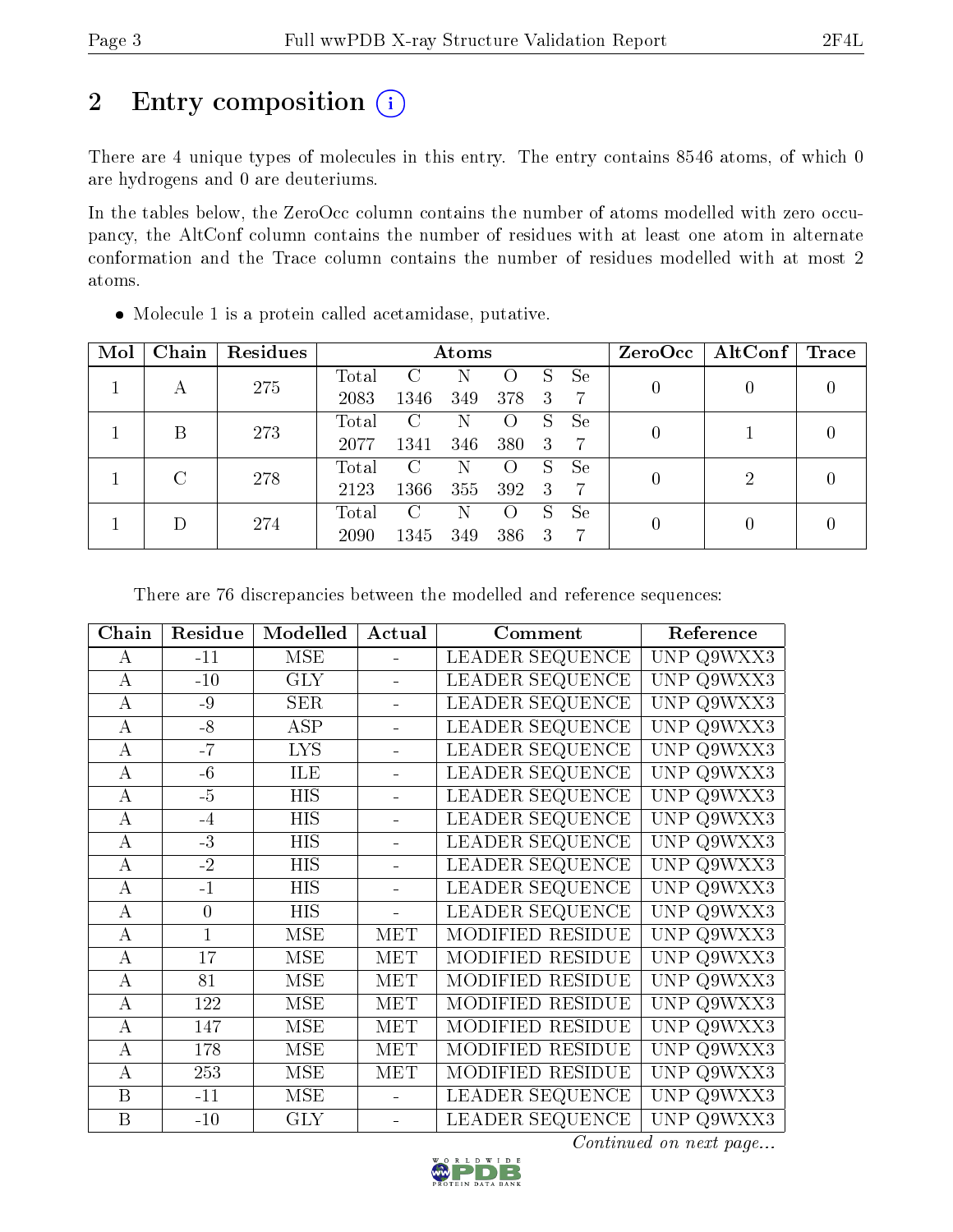|--|

| Continued from previous page |                  |                         |                |                         |                                          |  |  |
|------------------------------|------------------|-------------------------|----------------|-------------------------|------------------------------------------|--|--|
| Chain                        | Residue          | Modelled                | Actual         | Comment                 | Reference                                |  |  |
| $\overline{B}$               | $-9$             | <b>SER</b>              | ÷,             | LEADER SEQUENCE         | UNP Q9WXX3                               |  |  |
| B                            | $-8$             | <b>ASP</b>              | $\equiv$       | LEADER SEQUENCE         | UNP Q9WXX3                               |  |  |
| $\boldsymbol{B}$             | $-7$             | <b>LYS</b>              | $\blacksquare$ | LEADER SEQUENCE         | <b>UNP</b><br>$\overline{Q9WXX3}$        |  |  |
| $\overline{B}$               | $-6$             | ILE                     | ÷,             | <b>LEADER SEQUENCE</b>  | UNP Q9WXX3                               |  |  |
| $\overline{\mathrm{B}}$      | $-5$             | $\overline{HIS}$        | $\blacksquare$ | LEADER SEQUENCE         | <b>UNP</b><br>Q9WXX3                     |  |  |
| B                            | $-4$             | HIS                     | $\equiv$       | LEADER SEQUENCE         | <b>UNP</b><br>Q9WXX3                     |  |  |
| $\boldsymbol{B}$             | $-3$             | HIS                     | $\equiv$       | <b>LEADER SEQUENCE</b>  | <b>UNP</b><br>Q9WXX3                     |  |  |
| $\overline{\mathbf{B}}$      | $\overline{-2}$  | <b>HIS</b>              | $\overline{a}$ | LEADER SEQUENCE         | <b>UNP</b><br>Q9WXX3                     |  |  |
| $\overline{B}$               | $-1$             | <b>HIS</b>              | $\equiv$       | LEADER SEQUENCE         | <b>UNP</b><br>Q9WXX3                     |  |  |
| B                            | $\boldsymbol{0}$ | HIS                     | $\equiv$       | LEADER SEQUENCE         | <b>UNP</b><br>Q9WXX3                     |  |  |
| $\overline{B}$               | $\mathbf{1}$     | <b>MSE</b>              | <b>MET</b>     | MODIFIED RESIDUE        | <b>UNP</b><br>Q9WXX3                     |  |  |
| $\overline{\mathrm{B}}$      | 17               | <b>MSE</b>              | <b>MET</b>     | <b>MODIFIED RESIDUE</b> | <b>UNP</b><br>$\overline{Q9WXX3}$        |  |  |
| $\overline{B}$               | 81               | <b>MSE</b>              | <b>MET</b>     | MODIFIED RESIDUE        | <b>UNP</b><br>Q9WXX3                     |  |  |
| $\boldsymbol{B}$             | 122              | <b>MSE</b>              | <b>MET</b>     | MODIFIED RESIDUE        | <b>UNP</b><br>Q9WXX3                     |  |  |
| $\overline{\mathrm{B}}$      | 147              | $\overline{\text{MSE}}$ | <b>MET</b>     | MODIFIED RESIDUE        | <b>UNP</b><br>Q9WXX3                     |  |  |
| $\overline{B}$               | 178              | <b>MSE</b>              | <b>MET</b>     | MODIFIED RESIDUE        | <b>UNP</b><br>$\overline{Q9WXX3}$        |  |  |
| $\overline{\mathrm{B}}$      | $\overline{253}$ | <b>MSE</b>              | <b>MET</b>     | MODIFIED RESIDUE        | <b>UNP</b><br>$\overline{Q9WXX3}$        |  |  |
| $\overline{C}$               | $-11$            | <b>MSE</b>              | ÷,             | LEADER SEQUENCE         | <b>UNP</b><br>Q9WXX3                     |  |  |
| $\overline{\rm C}$           | $-10$            | <b>GLY</b>              | $\overline{a}$ | LEADER SEQUENCE         | <b>UNP</b><br>Q9WXX3                     |  |  |
| $\overline{\rm C}$           | $-9$             | <b>SER</b>              | $\blacksquare$ | LEADER SEQUENCE         | <b>UNP</b><br>$\overline{\text{Q9WXX3}}$ |  |  |
| $\overline{\rm C}$           | $-8$             | <b>ASP</b>              | ä,             | LEADER SEQUENCE         | <b>UNP</b><br>Q9WXX3                     |  |  |
| $\overline{\rm C}$           | $-\overline{7}$  | <b>LYS</b>              | $\equiv$       | LEADER SEQUENCE         | <b>UNP</b><br>Q9WXX3                     |  |  |
| $\overline{\rm C}$           | $-6$             | ILE                     | ÷,             | LEADER SEQUENCE         | $\ensuremath{\mathrm{UNP}}$<br>Q9WXX3    |  |  |
| $\overline{\text{C}}$        | $-5$             | <b>HIS</b>              | $\blacksquare$ | LEADER SEQUENCE         | <b>UNP</b><br>Q9WXX3                     |  |  |
| $\overline{C}$               | $-4$             | HIS                     | ÷.             | <b>LEADER SEQUENCE</b>  | <b>UNP</b><br>Q9WXX3                     |  |  |
| $\overline{\text{C}}$        | $-3$             | <b>HIS</b>              | ä,             | LEADER SEQUENCE         | <b>UNP</b><br>Q9WXX3                     |  |  |
| $\overline{\rm C}$           | $\overline{-2}$  | <b>HIS</b>              | ÷,             | <b>LEADER SEQUENCE</b>  | $\overline{\text{UNP}}$<br>Q9WXX3        |  |  |
| $\overline{C}$               | $-1$             | <b>HIS</b>              | ÷              | LEADER SEQUENCE         | UNP Q9WXX3                               |  |  |
| $\mathcal C$                 | $\theta$         | HIS                     | $\frac{1}{2}$  | LEADER SEQUENCE         | UNP Q9WXX3                               |  |  |
| $\overline{C}$               | $\mathbf 1$      | MSE                     | <b>MET</b>     | MODIFIED RESIDUE        | UNP Q9WXX3                               |  |  |
| $\overline{\mathrm{C}}$      | 17               | <b>MSE</b>              | <b>MET</b>     | MODIFIED RESIDUE        | UNP Q9WXX3                               |  |  |
| $\overline{C}$               | 81               | MSE                     | MET            | MODIFIED RESIDUE        | UNP Q9WXX3                               |  |  |
| $\mathcal{C}$                | 122              | MSE                     | MET            | MODIFIED RESIDUE        | UNP Q9WXX3                               |  |  |
| $\overline{\rm C}$           | 147              | MSE                     | MET            | MODIFIED RESIDUE        | UNP Q9WXX3                               |  |  |
| $\mathcal{C}$                | 178              | <b>MSE</b>              | MET            | MODIFIED RESIDUE        | UNP Q9WXX3                               |  |  |
| $\overline{\rm C}$           | 253              | <b>MSE</b>              | <b>MET</b>     | MODIFIED RESIDUE        | UNP Q9WXX3                               |  |  |
| D                            | $-11$            | <b>MSE</b>              | ÷              | <b>LEADER SEQUENCE</b>  | UNP Q9WXX3                               |  |  |
| $\mathbf D$                  | $-10$            | <b>GLY</b>              | -              | LEADER SEQUENCE         | UNP Q9WXX3                               |  |  |
| $\mathbf D$                  | $-9$             | <b>SER</b>              | -              | LEADER SEQUENCE         | UNP Q9WXX3                               |  |  |
| $\mathbf{D}$                 | $-8$             | $\operatorname{ASP}$    | ÷,             | LEADER SEQUENCE         | UNP Q9WXX3                               |  |  |
| D                            | $-7$             | LYS.                    | ÷              | LEADER SEQUENCE         | UNP Q9WXX3                               |  |  |
| $\mathbf D$                  | $-6$             | ILE                     | ÷              | LEADER SEQUENCE         | UNP Q9WXX3                               |  |  |

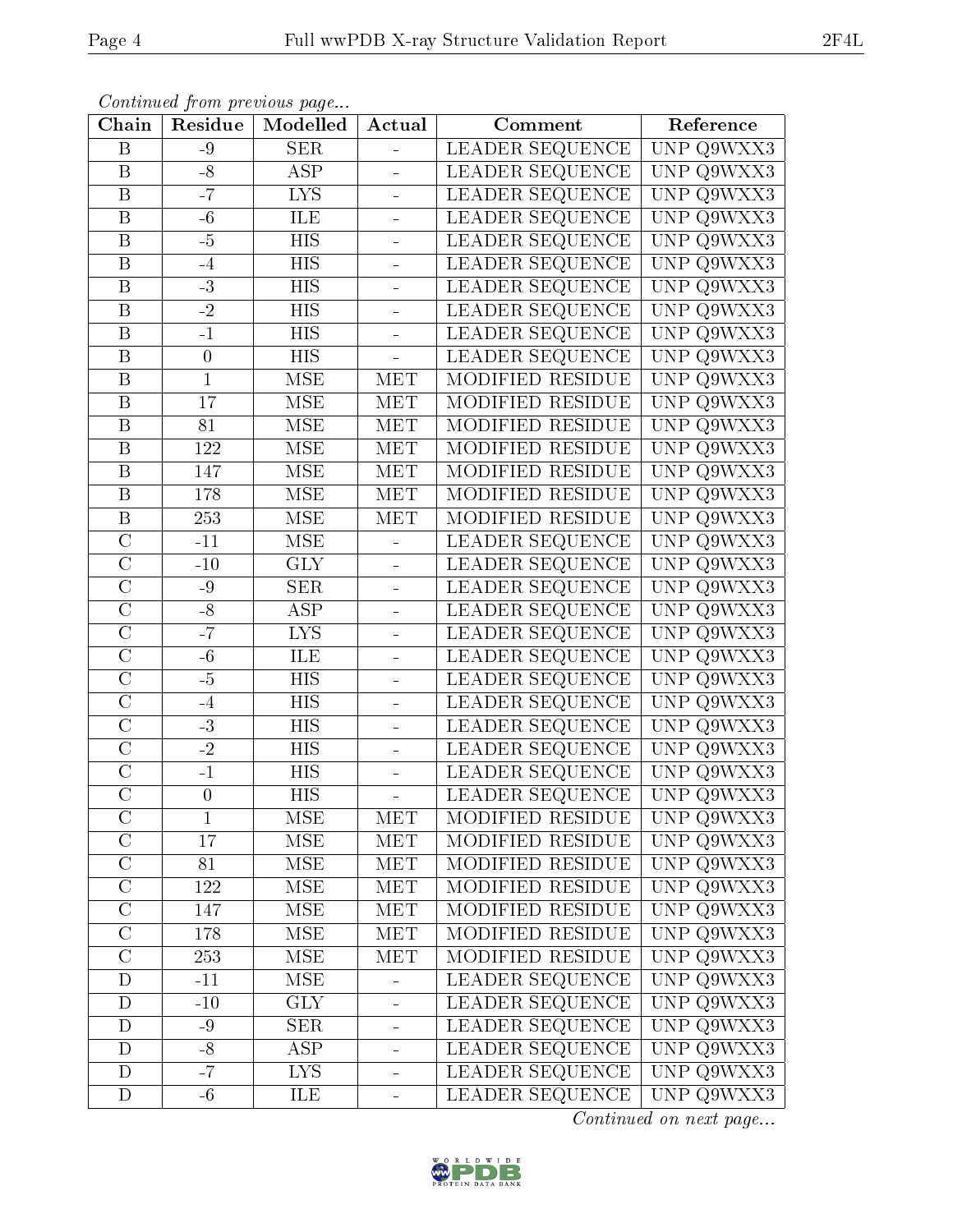| Chain | Residue  | Modelled   | Actual     | Comment                 | Reference  |
|-------|----------|------------|------------|-------------------------|------------|
| D)    | $-5$     | HIS        |            | LEADER SEQUENCE         | UNP Q9WXX3 |
| D     | $-4$     | <b>HIS</b> |            | LEADER SEQUENCE         | UNP Q9WXX3 |
| D     | $-3$     | HIS        |            | LEADER SEQUENCE         | UNP Q9WXX3 |
| D     | $-2$     | <b>HIS</b> |            | LEADER SEQUENCE         | UNP Q9WXX3 |
| D     | $-1$     | <b>HIS</b> |            | LEADER SEQUENCE         | UNP Q9WXX3 |
| D     | $\theta$ | <b>HIS</b> |            | LEADER SEQUENCE         | UNP Q9WXX3 |
| D     |          | MSE        | MET        | MODIFIED RESIDUE        | UNP Q9WXX3 |
| D     | 17       | <b>MSE</b> | <b>MET</b> | MODIFIED RESIDUE        | UNP Q9WXX3 |
| D     | 81       | MSE        | <b>MET</b> | MODIFIED RESIDUE        | UNP Q9WXX3 |
| D     | 122      | MSE        | <b>MET</b> | <b>MODIFIED RESIDUE</b> | UNP Q9WXX3 |
| D     | 147      | MSE        | <b>MET</b> | MODIFIED RESIDUE        | UNP Q9WXX3 |
| D     | 178      | MSE        | <b>MET</b> | MODIFIED RESIDUE        | UNP Q9WXX3 |
| D     | 253      | MSE        | MET        | MODIFIED RESIDUE        | UNP Q9WXX3 |

Continued from previous page...

Molecule 2 is ZINC ION (three-letter code: ZN) (formula: Zn).

| Mol            | Chain   Residues | Atoms                                           | ZeroOcc   AltConf |
|----------------|------------------|-------------------------------------------------|-------------------|
| $\overline{2}$ | ച                | Total Zn<br>$\overline{2}$<br>$\overline{2}$    |                   |
| 2              | റ                | Total<br>Zn<br>2<br>$\overline{2}$              |                   |
| 2              | 2                | Total<br>Zn<br>$\overline{2}$<br>$\overline{2}$ |                   |
| 2              | 2                | Total<br>Zn<br>$\mathcal{D}$<br>2               |                   |

Molecule 3 is CHLORIDE ION (three-letter code: CL) (formula: Cl).

|  | $Mol$   Chain   Residues | Atoms    | $ZeroOcc \   \ AltConf$ |
|--|--------------------------|----------|-------------------------|
|  |                          | Total Cl |                         |
|  |                          | Total Cl |                         |

• Molecule 4 is water.

|  | Mol   Chain   Residues | Atoms               | ZeroOcc   AltConf |
|--|------------------------|---------------------|-------------------|
|  |                        | Total O<br>49<br>49 |                   |
|  | 34                     | Total               |                   |

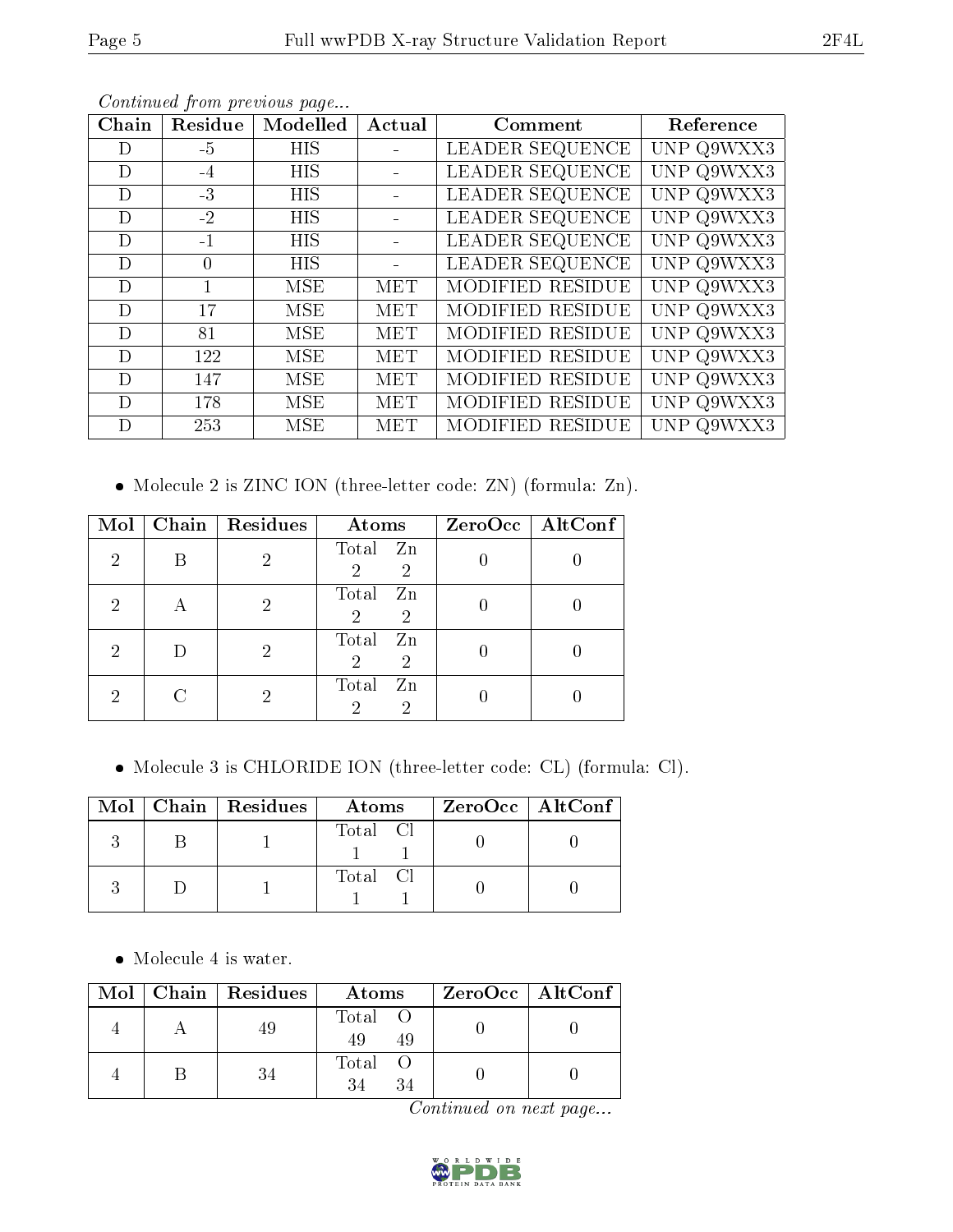Continued from previous page...

|  | Mol   Chain   Residues | Atoms               | ZeroOcc   AltConf |
|--|------------------------|---------------------|-------------------|
|  | 43                     | Total O<br>43<br>43 |                   |
|  | 37                     | Total<br>27<br>-37  |                   |

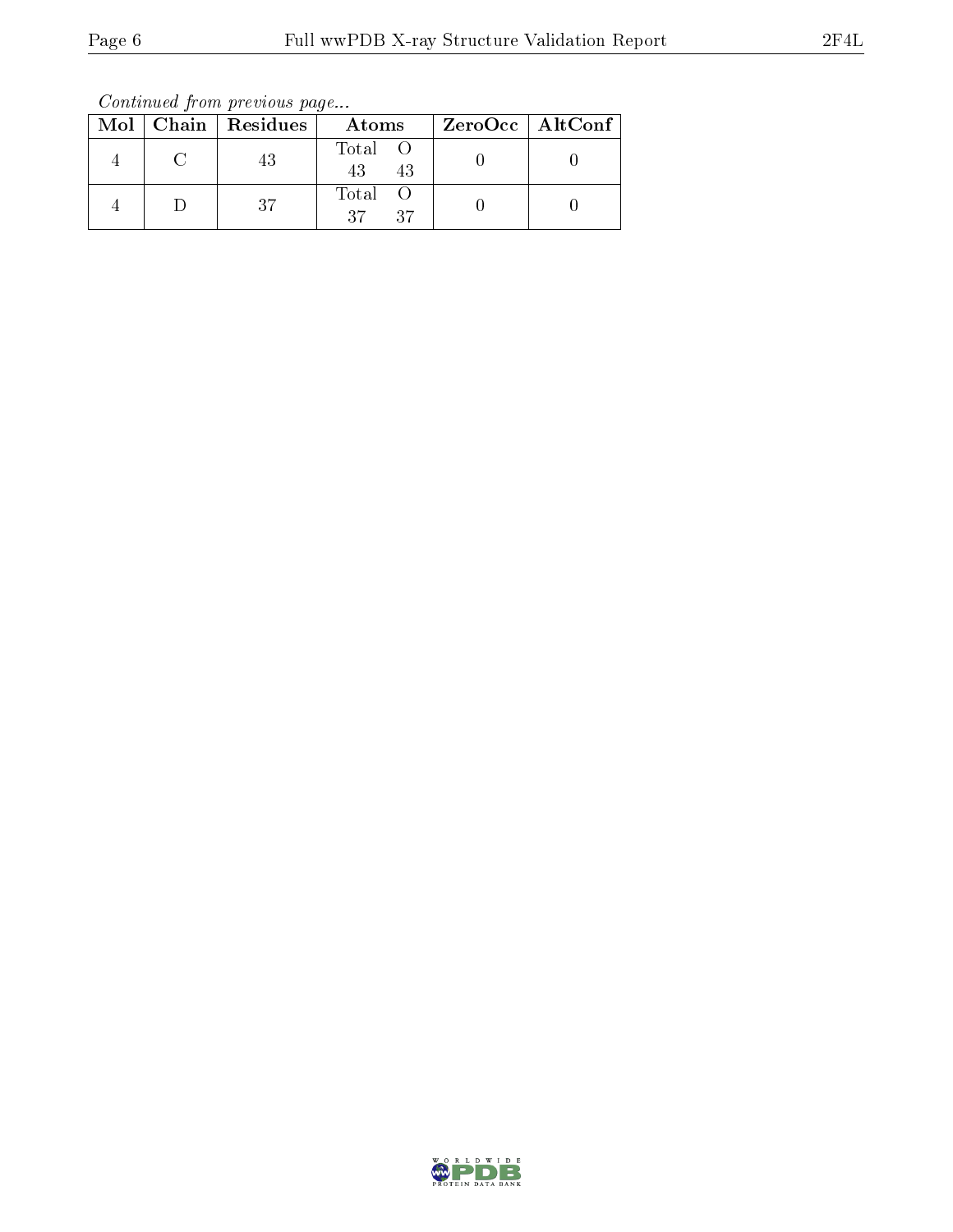## 3 Residue-property plots  $(i)$

These plots are drawn for all protein, RNA and DNA chains in the entry. The first graphic for a chain summarises the proportions of the various outlier classes displayed in the second graphic. The second graphic shows the sequence view annotated by issues in geometry and electron density. Residues are color-coded according to the number of geometric quality criteria for which they contain at least one outlier: green  $= 0$ , yellow  $= 1$ , orange  $= 2$  and red  $= 3$  or more. A red dot above a residue indicates a poor fit to the electron density (RSRZ  $> 2$ ). Stretches of 2 or more consecutive residues without any outlier are shown as a green connector. Residues present in the sample, but not in the model, are shown in grey.



• Molecule 1: acetamidase, putative

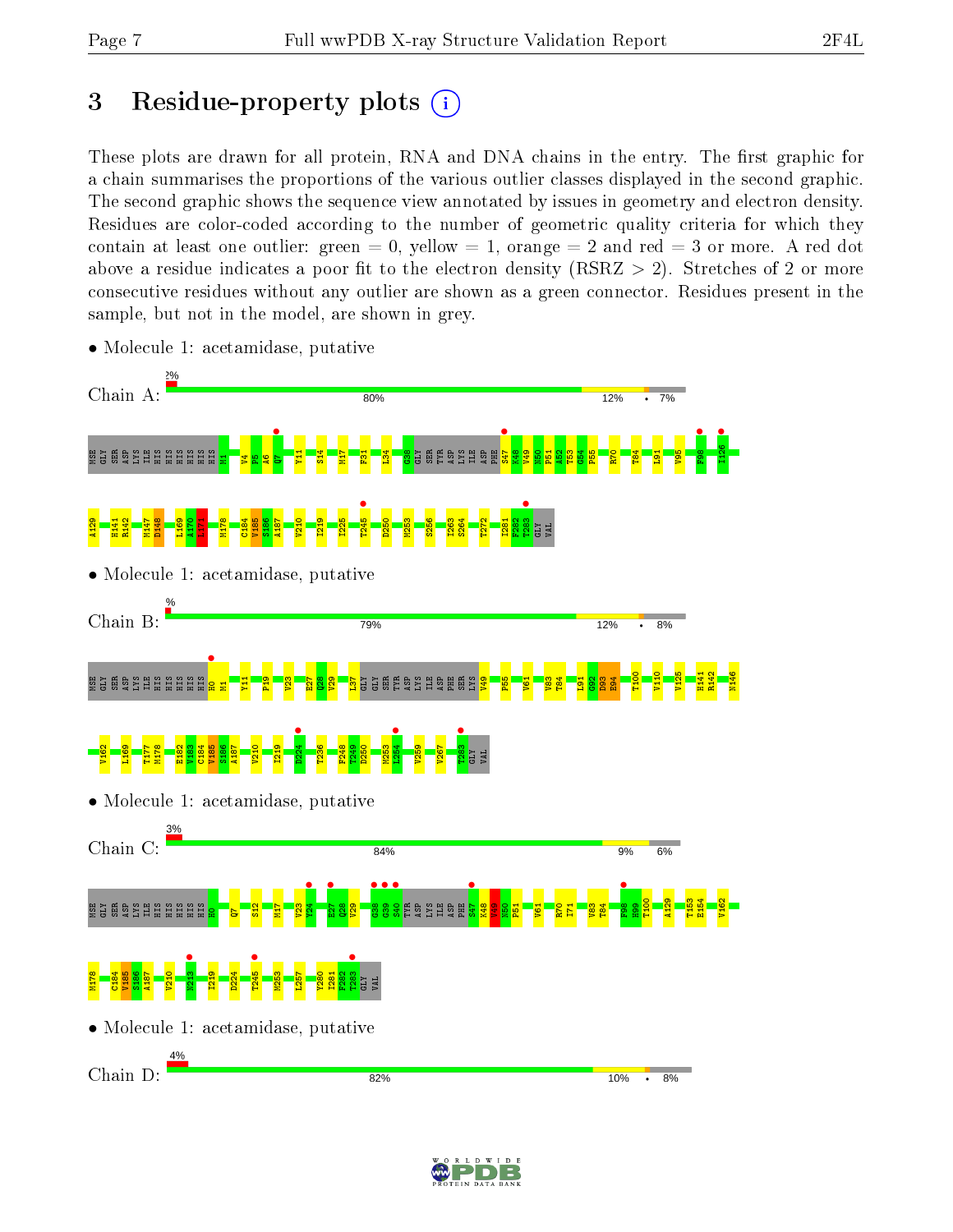

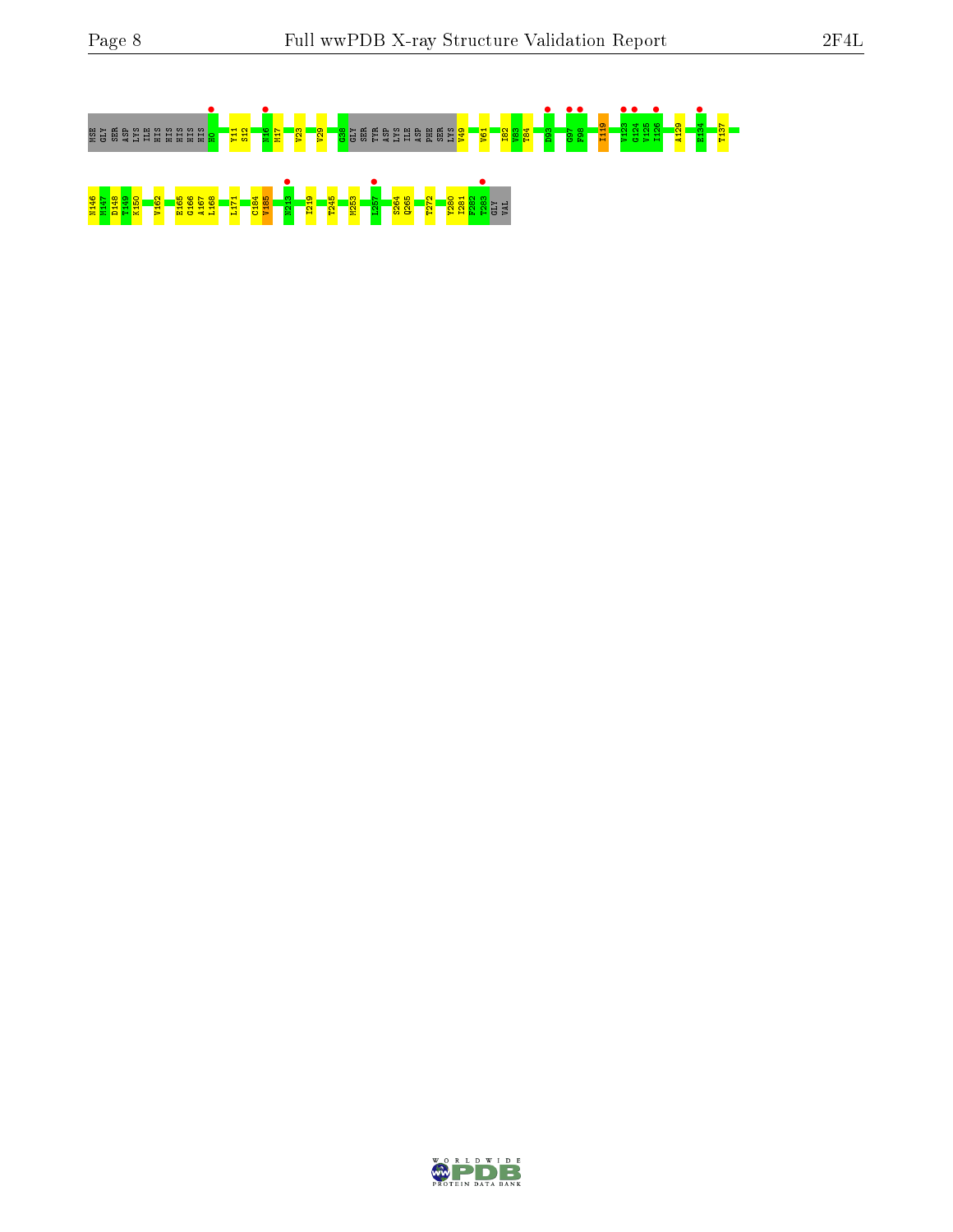## 4 Data and refinement statistics  $(i)$

| Property                                                                                        | Value                                              | Source     |
|-------------------------------------------------------------------------------------------------|----------------------------------------------------|------------|
| Space group                                                                                     | P 21 21 21                                         | Depositor  |
| Cell constants                                                                                  | $104.07\text{\AA}$<br>$80.26\text{\AA}$<br>154.94Å | Depositor  |
| a, b, c, $\alpha$ , $\beta$ , $\gamma$                                                          | $90.00^\circ$<br>$90.00^{\circ}$ $90.00^{\circ}$   |            |
| Resolution $(A)$                                                                                | $-2.50$<br>29.70                                   | Depositor  |
|                                                                                                 | $29.70 - 2.50$                                     | <b>EDS</b> |
| % Data completeness                                                                             | $99.8(29.70-2.50)$                                 | Depositor  |
| (in resolution range)                                                                           | 99.9 (29.70-2.50)                                  | <b>EDS</b> |
| $R_{merge}$                                                                                     | 0.14                                               | Depositor  |
| $\mathrm{R}_{sym}$                                                                              | 0.14                                               | Depositor  |
| $\langle I/\sigma(I) \rangle^{-1}$                                                              | 2.11 (at $2.51\text{\AA}$ )                        | Xtriage    |
| Refinement program                                                                              | REFMAC 5.2.0019                                    | Depositor  |
| $R, R_{free}$                                                                                   | 0.192<br>0.242<br>$\overline{\phantom{a}}$         | Depositor  |
|                                                                                                 | $0.196$ ,<br>0.249                                 | DCC        |
| $R_{free}$ test set                                                                             | 2305 reflections $(5.06\%)$                        | wwPDB-VP   |
| Wilson B-factor $(A^2)$                                                                         | 37.9                                               | Xtriage    |
| Anisotropy                                                                                      | 0.333                                              | Xtriage    |
| $\overline{\mathrm{Bulk}}$ solvent $k_{sol}(\mathrm{e}/\mathrm{A}^3)$ , $B_{sol}(\mathrm{A}^2)$ | $0.35$ , 38.6                                      | <b>EDS</b> |
| L-test for twinning <sup>2</sup>                                                                | $< L >$ = 0.48, $< L2 >$ = 0.31                    | Xtriage    |
| Estimated twinning fraction                                                                     | No twinning to report.                             | Xtriage    |
| $F_o, F_c$ correlation                                                                          | 0.94                                               | <b>EDS</b> |
| Total number of atoms                                                                           | 8546                                               | wwPDB-VP   |
| Average B, all atoms $(A^2)$                                                                    | 28.0                                               | wwPDB-VP   |

Xtriage's analysis on translational NCS is as follows: The analyses of the Patterson function reveals a significant off-origin peak that is 21.96  $\%$  of the origin peak, indicating pseudo-translational symmetry. The chance of finding a peak of this or larger height randomly in a structure without pseudo-translational symmetry is equal to 6.2898e-03. The detected translational NCS is most likely also responsible for the elevated intensity ratio.

<sup>&</sup>lt;sup>2</sup>Theoretical values of  $\langle |L| \rangle$ ,  $\langle L^2 \rangle$  for acentric reflections are 0.5, 0.333 respectively for untwinned datasets, and 0.375, 0.2 for perfectly twinned datasets.



<span id="page-8-1"></span><span id="page-8-0"></span><sup>1</sup> Intensities estimated from amplitudes.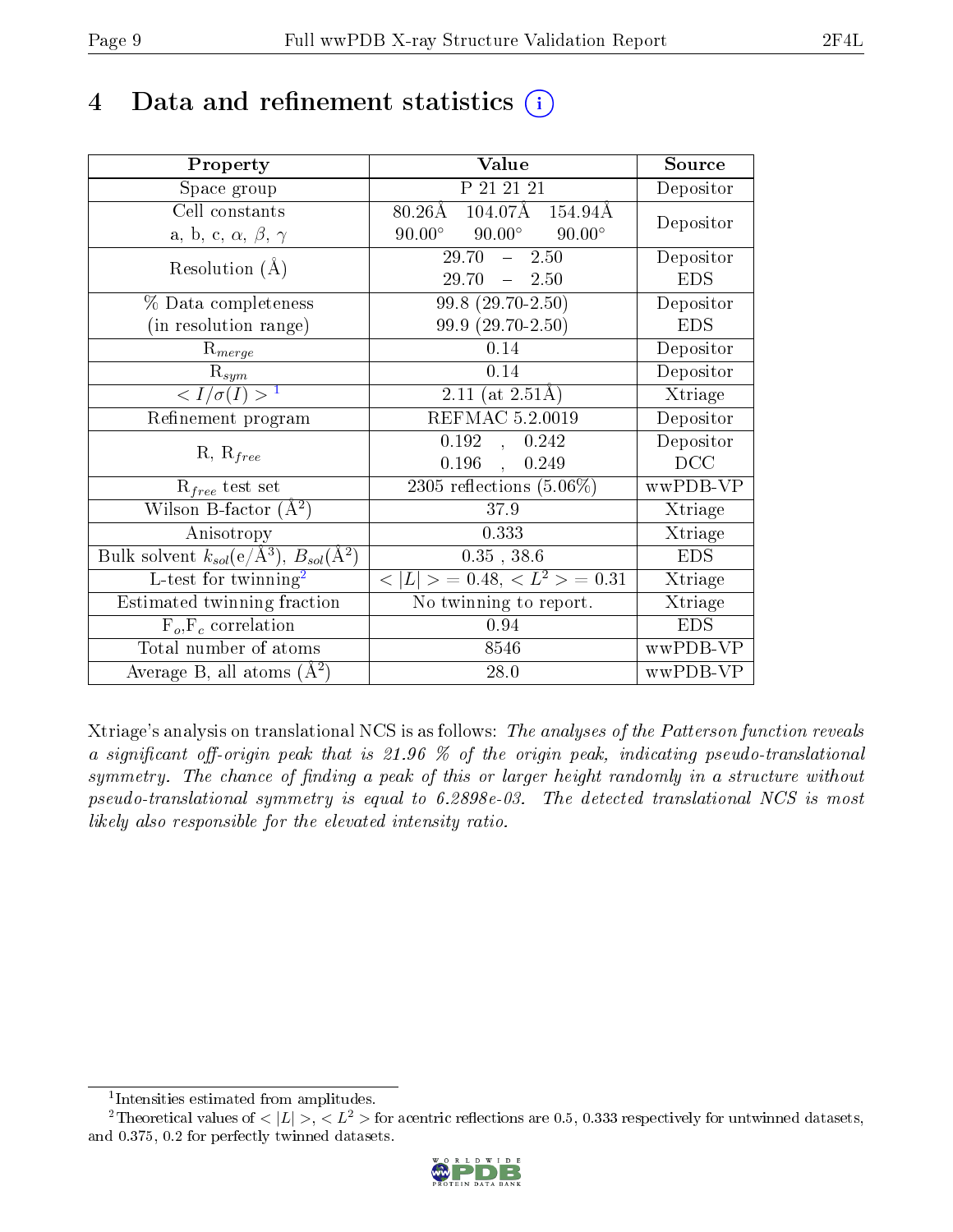## 5 Model quality  $(i)$

### 5.1 Standard geometry  $(i)$

Bond lengths and bond angles in the following residue types are not validated in this section: ZN, CL

The Z score for a bond length (or angle) is the number of standard deviations the observed value is removed from the expected value. A bond length (or angle) with  $|Z| > 5$  is considered an outlier worth inspection. RMSZ is the root-mean-square of all Z scores of the bond lengths (or angles).

| Mol | Chain  | Bond lengths |             | Bond angles |                     |
|-----|--------|--------------|-------------|-------------|---------------------|
|     |        | <b>RMSZ</b>  | $\# Z  > 5$ | RMSZ        | # $ Z >5$           |
|     |        | 0.49         | 0/2122      | 0.64        | $1/2879$ $(0.0\%)$  |
|     |        | 0.51         | 0/2118      | 0.65        | 0/2875              |
|     | C      | 0.51         | 0/2167      | 0.62        | 0/2938              |
|     | $\Box$ | 0.50         | 0/2128      | 0.61        | $\sqrt{0/2887}$     |
| All | Αll    | 0.50         | 0/8535      | 0.63        | $1/11579$ $(0.0\%)$ |

Chiral center outliers are detected by calculating the chiral volume of a chiral center and verifying if the center is modelled as a planar moiety or with the opposite hand.A planarity outlier is detected by checking planarity of atoms in a peptide group, atoms in a mainchain group or atoms of a sidechain that are expected to be planar.

|  | $\mid$ Mol $\mid$ Chain $\mid$ #Chirality outliers $\mid$ #Planarity outliers $'$ |
|--|-----------------------------------------------------------------------------------|
|  |                                                                                   |

There are no bond length outliers.

All (1) bond angle outliers are listed below:

| $\mid$ Mol $\mid$ Chain $\mid$ Res $\mid$ Type $\mid$ |  | Atoms                         | $\vert$ Observed $(^\circ)$   Ideal $(^\circ)$ |  |
|-------------------------------------------------------|--|-------------------------------|------------------------------------------------|--|
|                                                       |  | $171$   LEU   CA-CB-CG   6.16 | 129.46                                         |  |

There are no chirality outliers.

All (1) planarity outliers are listed below:

|  |  | $\sqrt{\text{Mol} + \text{Chain}} + \text{Res} + \text{Type} + \text{Group} + \sqrt{\text{Cov} + \text{Cov}}$ |
|--|--|---------------------------------------------------------------------------------------------------------------|
|  |  | VAL   Peptide                                                                                                 |

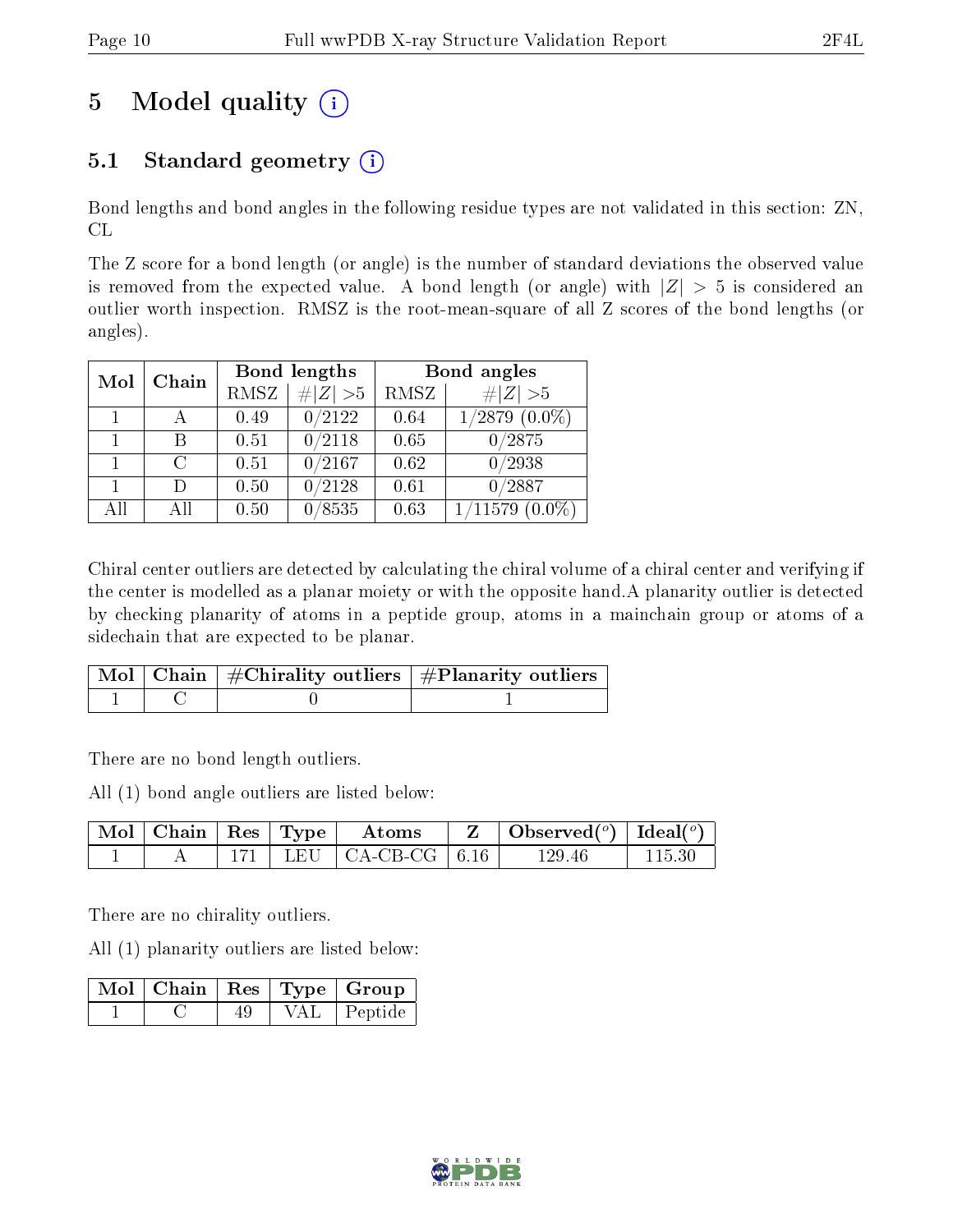#### $5.2$  Too-close contacts  $(i)$

In the following table, the Non-H and H(model) columns list the number of non-hydrogen atoms and hydrogen atoms in the chain respectively. The H(added) column lists the number of hydrogen atoms added and optimized by MolProbity. The Clashes column lists the number of clashes within the asymmetric unit, whereas Symm-Clashes lists symmetry related clashes.

| Mol            | Chain          | $Non-H$        | H (model)        | H(added)       | Clashes        | <b>Symm-Clashes</b> |
|----------------|----------------|----------------|------------------|----------------|----------------|---------------------|
|                | А              | 2083           | 0                | 2111           | 23             |                     |
|                | B              | 2077           | $\left( \right)$ | 2093           | 25             |                     |
|                | $\overline{C}$ | 2123           | $\theta$         | 2140           | 24             | $\theta$            |
|                | D              | 2090           | 0                | 2105           | 23             | 0                   |
| $\overline{2}$ | А              | $\overline{2}$ | 0                | 0              | $\overline{0}$ | $\theta$            |
| $\overline{2}$ | B              | $\overline{2}$ | $\theta$         | $\theta$       | $\overline{0}$ | $\theta$            |
| $\overline{2}$ | C              | $\overline{2}$ | 0                | 0              | $\overline{0}$ | $\left( \right)$    |
| $\overline{2}$ | D              | $\overline{2}$ | 0                | $\theta$       | $\theta$       | 0                   |
| 3              | B              |                | $\theta$         | $\theta$       | $\theta$       | $\theta$            |
| 3              | D              |                | 0                | $\overline{0}$ | $\overline{0}$ | $\left( \right)$    |
| 4              | А              | 49             | 0                | $\theta$       | $\overline{0}$ | 0                   |
| $\overline{4}$ | B              | 34             | $\theta$         | $\theta$       | $\overline{0}$ | $\theta$            |
| 4              | C              | 43             | 0                | 0              | $\overline{0}$ |                     |
| 4              | D              | 37             | 0                | 0              | $\theta$       | 0                   |
| All            | All            | 8546           | $\theta$         | 8449           | 87             | $\theta$            |

The all-atom clashscore is defined as the number of clashes found per 1000 atoms (including hydrogen atoms). The all-atom clashscore for this structure is 5.

All (87) close contacts within the same asymmetric unit are listed below, sorted by their clash magnitude.

| Atom-1             | Atom-2              | Interatomic    | Clash         |
|--------------------|---------------------|----------------|---------------|
|                    |                     | distance $(A)$ | overlap $(A)$ |
| 1: A:253: MSE:HE3  | 1:B:84:THR:HG22     | 1.38           | 1.02          |
| 1:C:253:MSE:HE3    | 1: D:84:THR:HG22    | 1.37           | 1.02          |
| 1: D: 17: MSE: HE2 | 1: D: 129: ALA: HB2 | 1.54           | 0.89          |
| 1: D: 17: MSE: CE  | 1: D: 129: ALA: HB2 | 2.09           | 0.82          |
| 1:B:93:ASP:CB      | 1: B:94: GLU:CB     | 2.59           | 0.81          |
| 1: D: 17: MSE: HE2 | 1: D: 129: ALA: CB  | 2.17           | 0.74          |
| 1: A:210: VAL:HG23 | 1: A:219: ILE: CD1  | 2.22           | 0.69          |
| 1:C:83:VAL:HG12    | 1:C:100:THR:HG22    | 1.74           | 0.69          |
| 1:C:49:VAL:HG12    | 1:C:51:PRO:HD3      | 1.74           | 0.68          |
| 1: A:11:TYR:HE2    | 1: A:49: VAL: HG13  | 1.59           | 0.67          |
| 1: D: 184: CYS: O  | 1: D: 185: VAL:HG12 | 1.95           | 0.67          |
| 1: A:84:THR:HG22   | 1:B:253:MSE:HE3     | 1.76           | 0.65          |
| 1: C:48: LYS:O     | 1:C:49:VAL:CG2      | 2.45           | 0.65          |

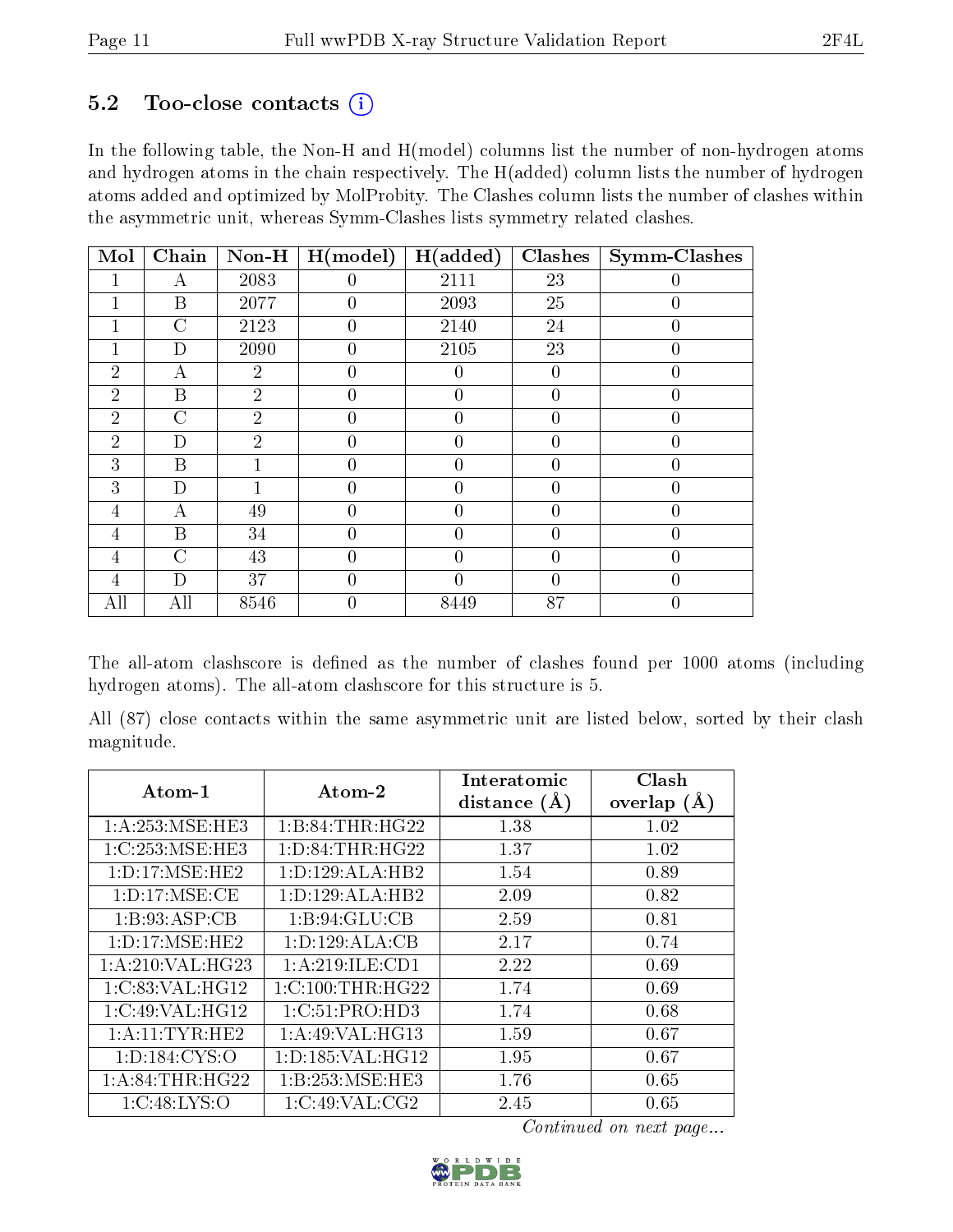| Continuea from previous page |                      | Interatomic    | $\overline{\text{Clash}}$ |
|------------------------------|----------------------|----------------|---------------------------|
| Atom-1                       | Atom-2               | distance $(A)$ | overlap $(A)$             |
| 1:B:210:VAL:HG23             | 1:B:219:ILE:CD1      | 2.26           | 0.64                      |
| 1:C:48:LYS:C                 | 1:C:49:VAL:HG23      | 2.19           | 0.63                      |
| 1: B:91: LEU:O               | 1: B:94: GLU:CB      | 2.48           | 0.62                      |
| 1: D: 23: VAL:HGI1           | 1:D:29:VAL:HG21      | 1.81           | 0.62                      |
| 1:B:184:CYS:O                | 1:B:185:VAL:HG12     | 2.01           | 0.61                      |
| 1:A:49:VAL:HG12              | 1:A:51:PRO:HD3       | 1.83           | 0.60                      |
| 1:C:23:VAL:HG11              | 1:C:29:VAL:HG21      | 1.82           | 0.60                      |
| 1:C:84:THR:HG22              | 1: D: 253: MSE: HE3  | 1.84           | 0.60                      |
| 1:C:210:VAL:HG23             | 1:C:219:ILE:CD1      | 2.33           | 0.59                      |
| 1:B:141:HIS:CD2              | 1:B:142:ARG:H        | 2.22           | 0.57                      |
| 1:A:225:ILE:HD11             | 1:A:263:ILE:HD12     | 1.85           | 0.57                      |
| 1: C:48: LYS:O               | 1:C:49:VAL:HG22      | 2.06           | 0.56                      |
| 1:B:110:VAL:HG21             | 1:B:177:THR:HG22     | 1.86           | 0.56                      |
| 1:A:184:CYS:O                | 1: A: 185: VAL:HG12  | 2.06           | 0.55                      |
| 1:C:48:LYS:C                 | 1:C:49:VAL:CG2       | 2.76           | 0.54                      |
| 1:B:93:ASP:CA                | 1:B:94:GLU:CB        | 2.86           | 0.54                      |
| 1:C:83:VAL:HA                | 1: D: 253: MSE: HE2  | 1.88           | 0.54                      |
| 1: A:178: MSE: HG3           | 1:A:187:ALA:HB2      | 1.89           | $0.54\,$                  |
| 1:B:178:MSE:HG3              | 1:B:187:ALA:HB2      | 1.90           | 0.53                      |
| 1:B:83:VAL:HG12              | 1:B:100:THR:HG22     | 1.91           | 0.53                      |
| 1:B:210:VAL:HG23             | 1:B:219:ILE:HD12     | 1.91           | 0.51                      |
| 1: A:91:LEV:O                | 1: A:95: VAL:HG23    | 2.12           | 0.50                      |
| 1:D:219:ILE:HG23             | 1: D: 272: THR: CG2  | 2.41           | 0.50                      |
| 1:C:178:MSE:HG3              | 1:C:187:ALA:HB2      | $1.92\,$       | 0.50                      |
| 1: D: 245: THR:O             | 1: D: 245: THR: HG22 | 2.12           | 0.50                      |
| 1: A:31:PHE:CG               | 1: A:171: LEU: HD22  | 2.46           | 0.50                      |
| 1:C:23:VAL:HG11              | 1:C:29:VAL:CG2       | 2.42           | 0.50                      |
| 1:B:55:PRO:HA                | 1: B: 169: LEU: O    | 2.12           | 0.50                      |
| 1: D: 17: MSE: HE3           | 1: D: 168: LEU: HB3  | 1.94           | 0.49                      |
| 1:C:17:MSE:CE                | 1:C:129:ALA:HB2      | 2.43           | 0.49                      |
| 1:A:4:VAL:CG1                | 1: A:53:THR:HG22     | 2.42           | 0.49                      |
| 1:B:141:HIS:CG               | 1:B:142:ARG:H        | 2.30           | 0.49                      |
| 1: A:245:THR:O               | 1: A:245:THR:HG22    | 2.13           | 0.48                      |
| 1: D: 171: LEU: C            | 1:D:171:LEU:HD12     | 2.33           | 0.48                      |
| 1:B:0:HIS:N                  | 1:B:1:MSE:HA         | 2.28           | 0.48                      |
| 1:C:280:TYR:CE1              | 1:C:281:ILE:HG22     | 2.49           | 0.48                      |
| 1:B:11:TYR:HE1               | 1:B:49:VAL:HG13      | 1.79           | 0.48                      |
| 1:C:48:LYS:O                 | 1:C:49:VAL:HG23      | 2.13           | 0.48                      |
| 1:B:23:VAL:HG21              | 1: B:29: VAL:HG21    | 1.97           | 0.47                      |
| 1:B:23:VAL:HG13              | 1:B:27:GLU:HB2       | 1.96           | 0.47                      |
| 1:C:17:MSE:HE2               | 1:C:129:ALA:HB2      | 1.96           | 0.47                      |

Continued from previous page.

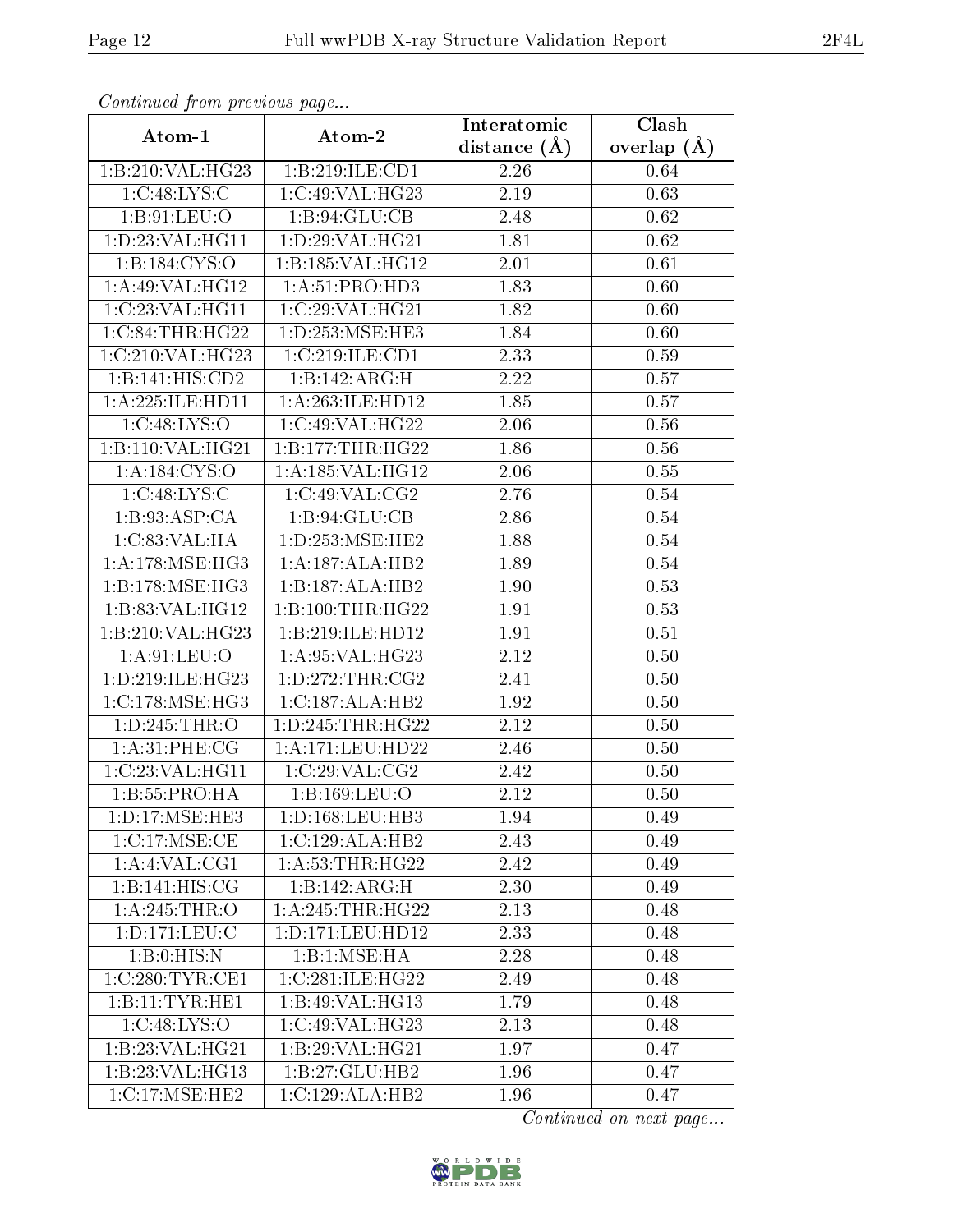| Continued from previous page         |                              | Interatomic    | Clash         |
|--------------------------------------|------------------------------|----------------|---------------|
| Atom-1                               | Atom-2                       | distance $(A)$ | overlap $(A)$ |
| 1:B:236:THR:HG21                     | 1:B:259:VAL:H <sub>G11</sub> | $1.96\,$       | 0.46          |
| 1: A:17: MSE: CE                     | 1:A:129:ALA:HB2              | 2.45           | 0.46          |
| 1:A:210:VAL:HG23                     | 1:A:219:ILE:HD13             | 1.95           | 0.46          |
| 1:A:6:ALA:HB1                        | 1: A:34:LEU:HG               | 1.98           | 0.46          |
| 1: D: 11: TYR: CE1                   | 1:D:49:VAL:HG13              | 2.51           | 0.46          |
| 1: D: 17: MSE: HE2                   | 1: D: 129: ALA: CA           | 2.46           | 0.46          |
| 1:C:61:VAL:HG12                      | 1:C:162:VAL:HG11             | 1.98           | 0.45          |
| 1:D:119:ILE:HG23                     | 1:D:119:ILE:O                | 2.17           | 0.45          |
| 1: D: 148: ASP: HB2                  | 1: D: 265: GLN: HG2          | 1.98           | 0.45          |
| 1:B:182:GLU:O                        | 1:B:267:VAL:HG11             | 2.17           | 0.45          |
| 1: D:61: VAL:HG12                    | 1:D:162:VAL:HG11             | 2.00           | 0.44          |
| 1:A:253:MSE:CE                       | 1:B:84:THR:HG22              | 2.27           | 0.44          |
| 1:C:83:VAL:CG1                       | 1:C:100:THR:HG22             | 2.46           | 0.44          |
| 1:C:257:LEU:HD21                     | 1: D:82: ILE: HD12           | 2.00           | 0.43          |
| 1:A:4:VAL:HG12                       | 1: A:53:THR:HG22             | 2.01           | 0.43          |
| 1: D: 137: THR: O                    | 1: D: 146: ASN: HB2          | 2.19           | 0.43          |
| 1:D:280:TYR:CE1                      | 1:D:281:ILE:HG22             | 2.54           | 0.42          |
| 1: D: 166: GLY: O                    | 1: D: 167: ALA: HB3          | 2.19           | 0.42          |
| $1: D: 17: \overline{\text{MSE:CE}}$ | 1:D:129:ALA:CB               | 2.86           | 0.42          |
| 1: B: 184: CYS:O                     | 1:B:185:VAL:CB               | 2.68           | 0.41          |
| 1:D:219:ILE:N                        | 1:D:219:ILE:HD12             | 2.34           | 0.41          |
| 1:C:245:THR:O                        | 1:C:245:THR:HG22             | 2.20           | 0.41          |
| 1:A:4:VAL:HG12                       | 1: A:53:THR:CG2              | 2.51           | 0.41          |
| 1:C:184:CYS:O                        | 1:C:185:VAL:HG12             | 2.19           | 0.41          |
| 1:C:61:VAL:CG1                       | 1:C:162:VAL:HG21             | 2.51           | 0.41          |
| 1:A:147:MSE:O                        | 1:A:148:ASP:C                | 2.59           | 0.41          |
| 1: A:95: VAL:HG22                    | 1:B:248:PHE:HE2              | 1.85           | 0.41          |
| 1: A:141: HIS: CG                    | 1:A:142:ARG:H                | 2.38           | 0.41          |
| 1:A:264:SER:HB2                      | 1:A:272:THR:HB               | 2.01           | 0.41          |
| 1:B:61:VAL:HG12                      | 1:B:162:VAL:HG11             | 2.03           | 0.41          |
| 1:C:153:THR:OG1                      | 1:C:154:GLU:N                | 2.53           | 0.41          |
| 1:B:125:VAL:H G 22                   | 1:B:146:ASN:HA               | 2.04           | 0.40          |
| 1:A:55:PRO:HA                        | 1:A:169:LEU:O                | 2.21           | 0.40          |

Continued from previous page.

There are no symmetry-related clashes.

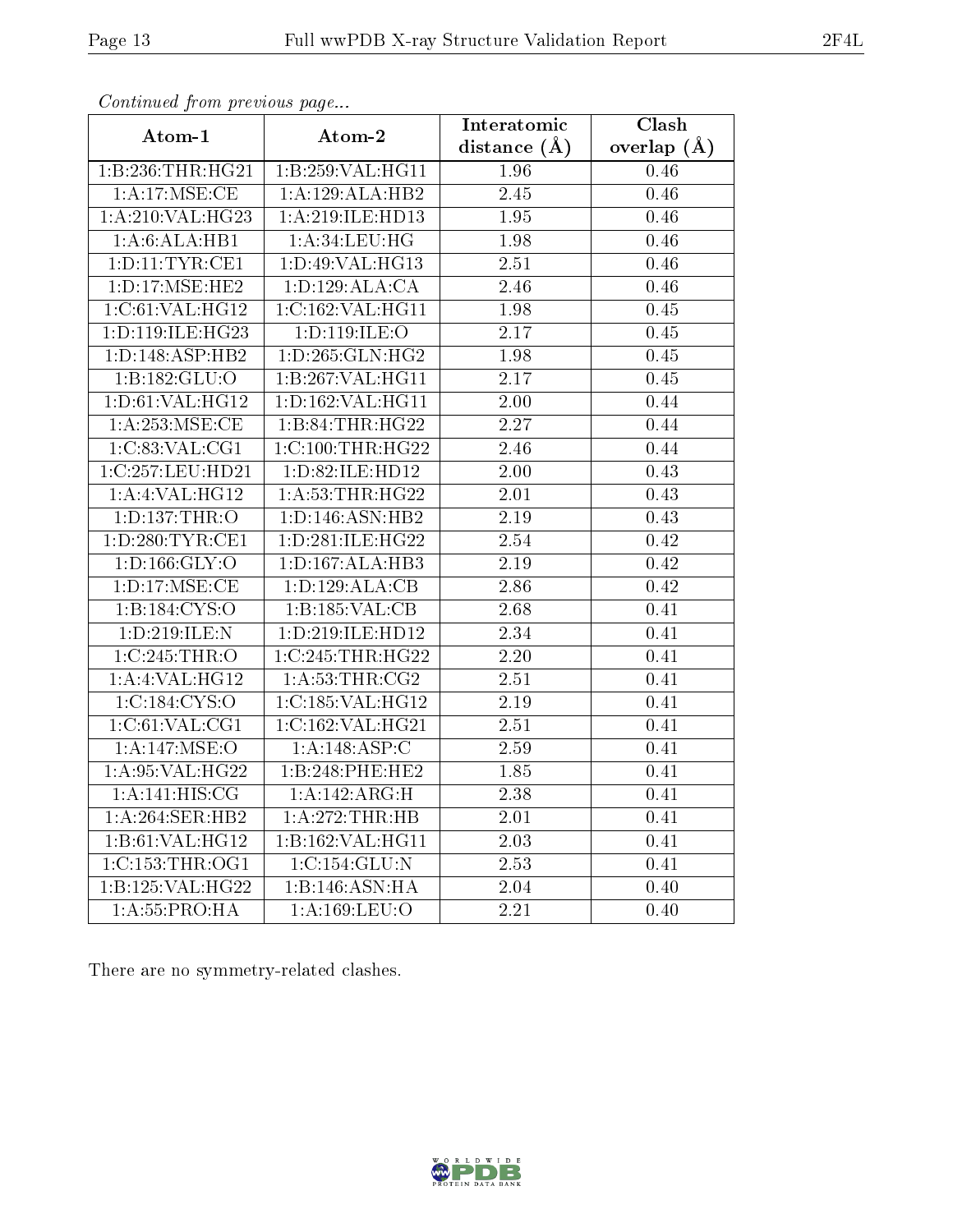### 5.3 Torsion angles (i)

#### 5.3.1 Protein backbone  $(i)$

In the following table, the Percentiles column shows the percent Ramachandran outliers of the chain as a percentile score with respect to all X-ray entries followed by that with respect to entries of similar resolution.

The Analysed column shows the number of residues for which the backbone conformation was analysed, and the total number of residues.

| Mol | Chain   | Analysed          | Favoured    | Allowed    | Outliers |    | Percentiles |
|-----|---------|-------------------|-------------|------------|----------|----|-------------|
|     | A       | $271/297(91\%)$   | $254(94\%)$ | $15(6\%)$  | $2(1\%)$ | 22 | 39          |
|     | B.      | $270/297(91\%)$   | $260(96\%)$ | 7(3%)      | $3(1\%)$ | 14 | 26          |
|     | $\rm C$ | 276/297(93%)      | 262 (95%)   | 12 $(4%)$  | $2(1\%)$ | 22 | 39          |
|     | D.      | $270/297(91\%)$   | 263 (97%)   | 6 $(2\%)$  | $1(0\%)$ | 34 | 54          |
| All | All     | $1087/1188$ (92%) | 1039 (96%)  | 40 $(4\%)$ | $8(1\%)$ | 22 | 39          |

All (8) Ramachandran outliers are listed below:

| Mol | Chain | Res | Type       |
|-----|-------|-----|------------|
|     |       | 185 | VAL        |
|     | В     | 185 | <b>VAL</b> |
| 1   | C     | 185 | <b>VAL</b> |
| 1   | Ð     | 185 | VAL        |
|     | R     | 93  | <b>ASP</b> |
|     | В     | 94  | GLU        |
|     | А     | 148 | ASP        |
|     |       | 49  |            |

#### 5.3.2 Protein sidechains (i)

In the following table, the Percentiles column shows the percent sidechain outliers of the chain as a percentile score with respect to all X-ray entries followed by that with respect to entries of similar resolution.

The Analysed column shows the number of residues for which the sidechain conformation was analysed, and the total number of residues.

| Mol | ⊢Chain | Analysed        | Rotameric   Outliers   Percentiles |          |                       |  |
|-----|--------|-----------------|------------------------------------|----------|-----------------------|--|
|     |        | $221/243(91\%)$ | 214(97%)                           | 7(3%)    | 65<br>39 <sup>°</sup> |  |
|     |        | $221/243(91\%)$ | $218(99\%)$                        | $3(1\%)$ | 86<br>67              |  |

Continued on next page...

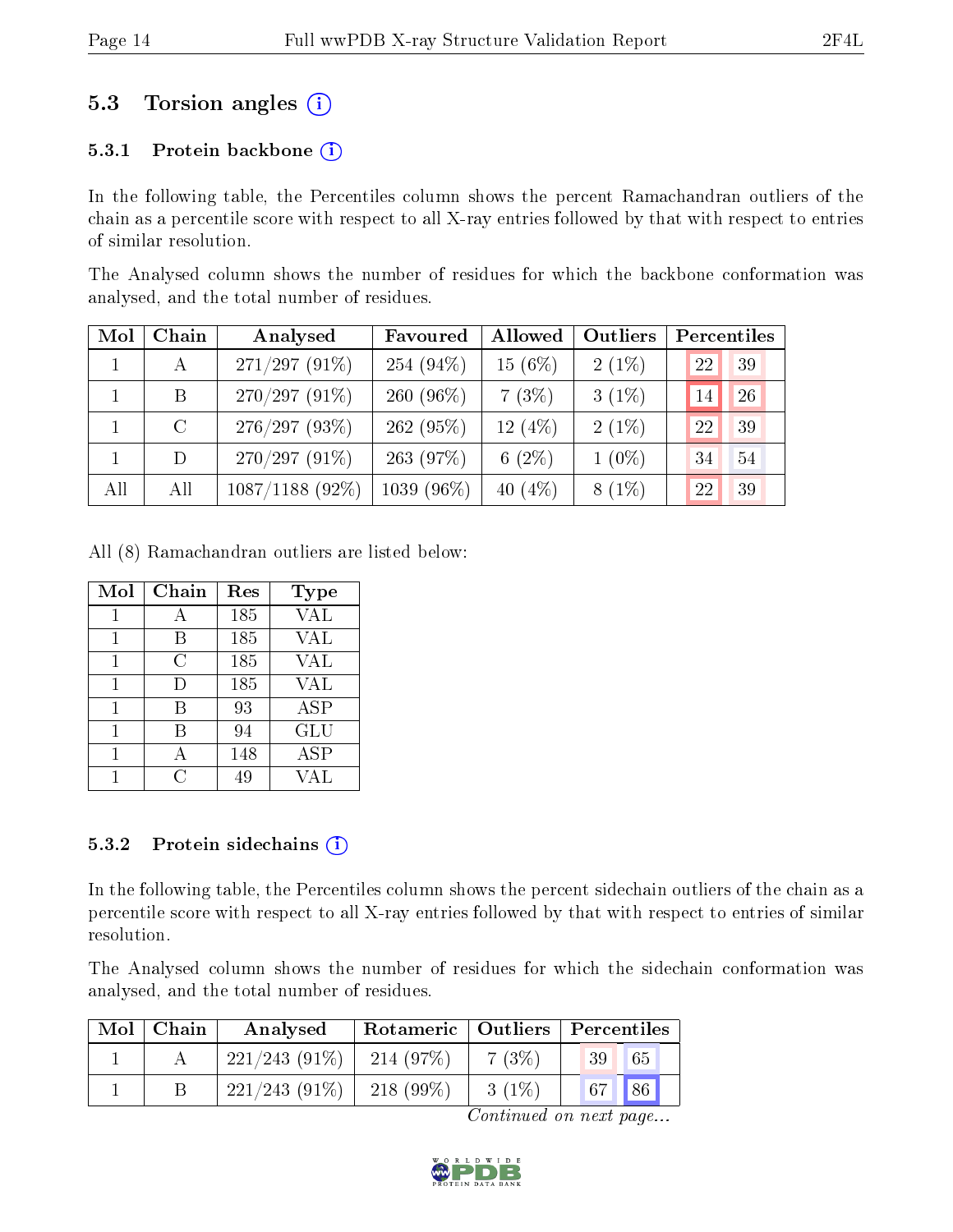| Mol | Chain        | Analysed        | Rotameric   Outliers |           | Percentiles |                   |
|-----|--------------|-----------------|----------------------|-----------|-------------|-------------------|
|     | <sup>C</sup> | $227/243(93\%)$ | $222(98\%)$          | $5(2\%)$  | $52-1$      | 177               |
|     | D            | $224/243(92\%)$ | $219(98\%)$          | $5(2\%)$  | $52-1$      | $.77$ $^{\prime}$ |
| All | All          | 893/972 (92%)   | 873 (98%)            | $20(2\%)$ | $52-1$      | $\sqrt{77}$       |

Continued from previous page...

All (20) residues with a non-rotameric sidechain are listed below:

| Mol            | ${\bf Chain}$           | $\operatorname{Res}% \left( \mathcal{N}\right) \equiv\operatorname{Res}(\mathcal{N}_{0})\cap\mathcal{N}_{1}$ | Type                    |
|----------------|-------------------------|--------------------------------------------------------------------------------------------------------------|-------------------------|
| $\mathbf 1$    | A                       | 14                                                                                                           | SER                     |
| $\mathbf{1}$   | $\overline{A}$          | 47                                                                                                           | $\overline{\text{SER}}$ |
| $\mathbf{1}$   | $\overline{\rm A}$      | 70                                                                                                           | ARG                     |
| $\mathbf{1}$   | $\overline{\rm A}$      | 171                                                                                                          | <b>LEU</b>              |
| $\overline{1}$ | $\overline{A}$          | 250                                                                                                          | <b>ASP</b>              |
| $\mathbf{1}$   | $\overline{\rm A}$      | 256                                                                                                          | SER                     |
| $\mathbf{1}$   | $\overline{A}$          | 281                                                                                                          | ILE                     |
| $\overline{1}$ | $\overline{\mathrm{B}}$ | 19                                                                                                           | PRO                     |
| $\mathbf{1}$   | $\overline{\mathrm{B}}$ | 37                                                                                                           | <b>LEU</b>              |
| $\mathbf{1}$   | $\overline{\mathbf{B}}$ | 250                                                                                                          | ASP                     |
| $\mathbf{1}$   | $\overline{\rm C}$      | $\overline{7}$                                                                                               | <b>GLN</b>              |
| $\mathbf{1}$   | $\overline{C}$          | $\overline{12}$                                                                                              | SER                     |
| $\overline{1}$ | $\overline{C}$          | 70                                                                                                           | $\overline{\rm{ARG}}$   |
| $\mathbf{1}$   | $\overline{C}$          | 71                                                                                                           | ILE                     |
| $\mathbf{1}$   | $\overline{C}$          | 224                                                                                                          | ASP                     |
| $\mathbf{1}$   | $\overline{\text{D}}$   | 12                                                                                                           | ${\rm SER}$             |
| $\mathbf{1}$   | $\overline{\rm D}$      | 119                                                                                                          | ILE                     |
| $\mathbf{1}$   | $\overline{\mathbb{D}}$ | 150                                                                                                          | <b>LYS</b>              |
| $\mathbf{1}$   | $\bar{\rm D}$           | 165                                                                                                          | GLU                     |
| $\overline{1}$ | D                       | 264                                                                                                          | <b>SER</b>              |

Some sidechains can be flipped to improve hydrogen bonding and reduce clashes. All (1) such sidechains are listed below:

| Mol | Chain   Res | vpe |
|-----|-------------|-----|
|     |             |     |

#### 5.3.3 RNA (1)

There are no RNA molecules in this entry.

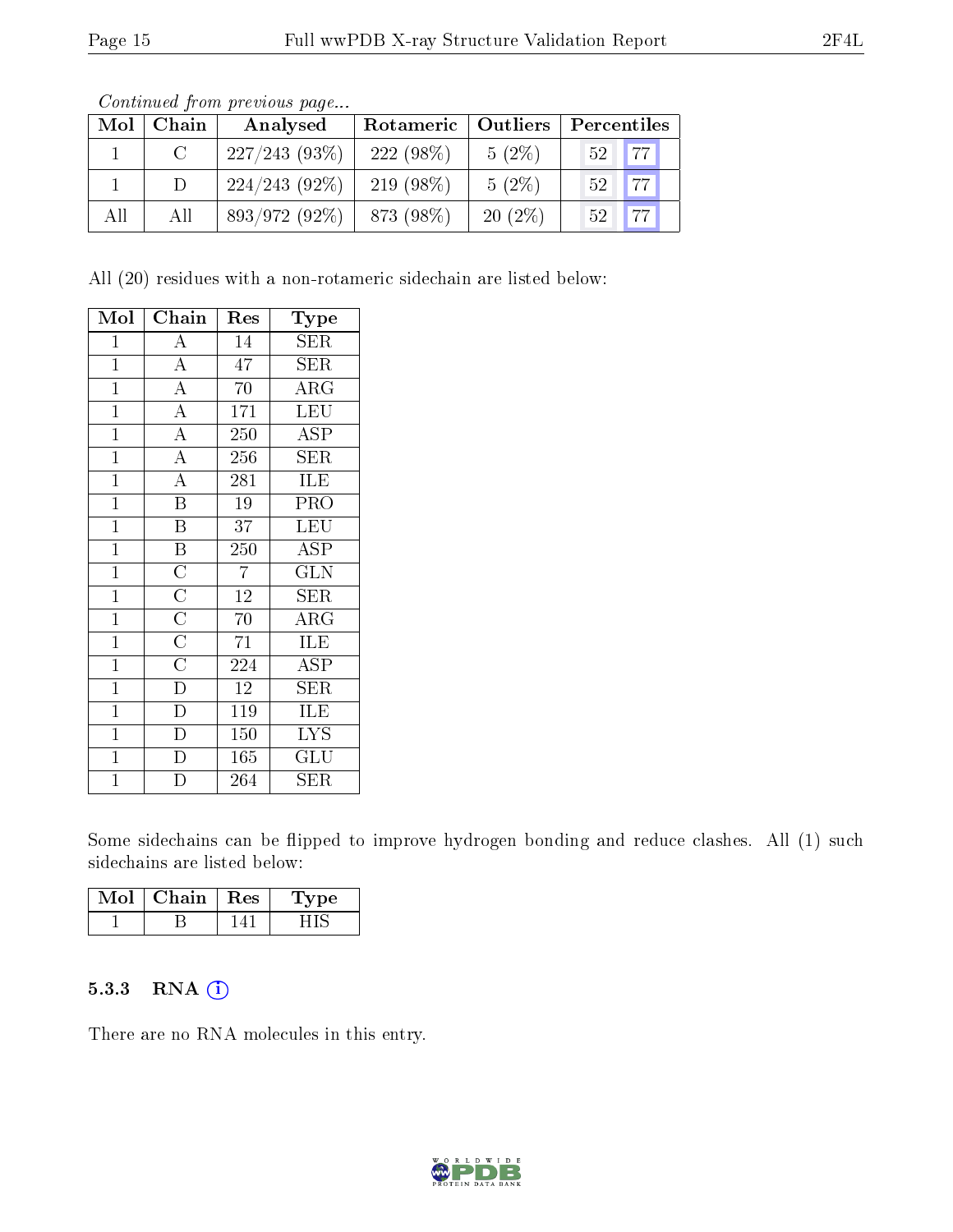#### 5.4 Non-standard residues in protein, DNA, RNA chains (i)

There are no non-standard protein/DNA/RNA residues in this entry.

#### 5.5 Carbohydrates  $(i)$

There are no carbohydrates in this entry.

#### 5.6 Ligand geometry (i)

Of 10 ligands modelled in this entry, 10 are monoatomic - leaving 0 for Mogul analysis.

There are no bond length outliers.

There are no bond angle outliers.

There are no chirality outliers.

There are no torsion outliers.

There are no ring outliers.

No monomer is involved in short contacts.

#### 5.7 [O](https://www.wwpdb.org/validation/2017/XrayValidationReportHelp#nonstandard_residues_and_ligands)ther polymers  $(i)$

There are no such residues in this entry.

#### 5.8 Polymer linkage issues  $(i)$

There are no chain breaks in this entry.

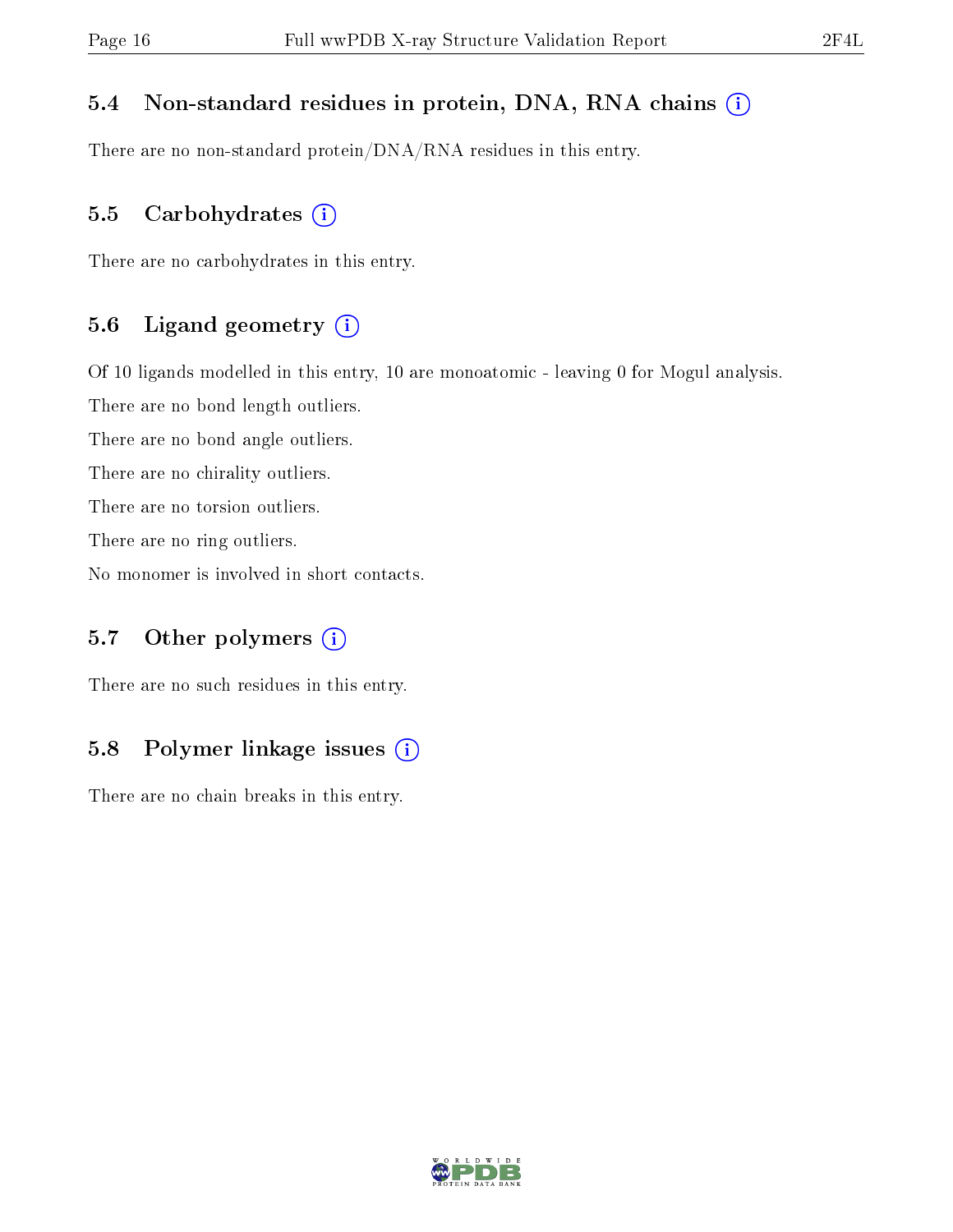## 6 Fit of model and data  $(i)$

### 6.1 Protein, DNA and RNA chains  $(i)$

In the following table, the column labelled  $#RSRZ> 2'$  contains the number (and percentage) of RSRZ outliers, followed by percent RSRZ outliers for the chain as percentile scores relative to all X-ray entries and entries of similar resolution. The OWAB column contains the minimum, median,  $95<sup>th</sup>$  percentile and maximum values of the occupancy-weighted average B-factor per residue. The column labelled ' $Q< 0.9$ ' lists the number of (and percentage) of residues with an average occupancy less than 0.9.

| Mol | Chain        | Analysed          | $<$ RSRZ $>$ | $\rm \#RSRZ{>}2$       | $OWAB(A^2)$    | Q <sub>0.9</sub> |
|-----|--------------|-------------------|--------------|------------------------|----------------|------------------|
|     | $\mathbf{A}$ | $268/297(90\%)$   | $-0.02$      | 6 $(2\%)$<br>62<br>65  | 21, 27, 37, 45 |                  |
|     | B            | 266/297(89%)      | $-0.02$      | $4(1\%)$<br>173<br> 75 | 21, 27, 36, 43 |                  |
|     |              | $271/297(91\%)$   | 0.03         | $10(3\%)$<br>41<br>45  | 20, 27, 38, 43 |                  |
|     | D            | 267/297(89%)      | 0.03         | 12(4%)<br>33<br>36     | 21, 27, 37, 44 |                  |
| All | All          | $1072/1188$ (90%) | 0.01         | $32(2\%)$<br>50<br>53  | 20, 27, 37, 45 |                  |

All (32) RSRZ outliers are listed below:

| Mol            | Chain                   | Res              | Type            | <b>RSRZ</b>      |
|----------------|-------------------------|------------------|-----------------|------------------|
| $\mathbf{1}$   | $\overline{\rm C}$      | 39               | GLY             | 4.3              |
| $\mathbf{1}$   | ${\rm D}$               | 283              | THR             | 4.0              |
| $\mathbf{1}$   | $\overline{\rm C}$      | 40               | <b>SER</b>      | 4.0              |
| $\mathbf{1}$   | $\overline{\rm C}$      | 38               | <b>GLY</b>      | 3.8              |
| $\overline{1}$ | D                       | 123              | $\rm \bar{V}AL$ | 3.8              |
| $\overline{1}$ | $\overline{\text{C}}$   | 245              | THR             | $3.6\,$          |
| $\overline{1}$ | $\overline{\text{C}}$   | 283              | THR             | 3.6              |
| $\mathbf{1}$   | $\boldsymbol{B}$        | $\boldsymbol{0}$ | HIS             | 3.4              |
| $\overline{1}$ | $\overline{\rm A}$      | 245              | <b>THR</b>      | 3.1              |
| $\mathbf{1}$   | $\overline{\mathrm{B}}$ | 224              | <b>ASP</b>      | $\overline{3}.1$ |
| $\mathbf{1}$   | $\boldsymbol{A}$        | 98               | PHE             | 2.9              |
| $\overline{1}$ | $\overline{\rm C}$      | 24               | <b>TYR</b>      | $2.9\,$          |
| $\overline{1}$ | $\overline{D}$          | $\overline{0}$   | <b>HIS</b>      | 2.8              |
| $\mathbf{1}$   | $\overline{\rm A}$      | 47               | $\rm{SER}$      | 2.6              |
| $\overline{1}$ | $\overline{\rm C}$      | 98               | PHE             | $2.5\,$          |
| $\overline{1}$ | $\boldsymbol{B}$        | 283              | THR             | 2.5              |
| $\overline{1}$ | $\overline{\rm D}$      | 134              | GLU             | 2.5              |
| $\mathbf{1}$   | A                       | 283              | THR             | 2.4              |
| $\mathbf{1}$   | $\overline{\rm D}$      | 16               | <b>ASN</b>      | 2.4              |
| $\mathbf{1}$   | $\mathbf{D}$            | 213              | <b>ASN</b>      | 2.4              |
| $\mathbf{1}$   | D                       | 126              | ILE             | 2.4              |

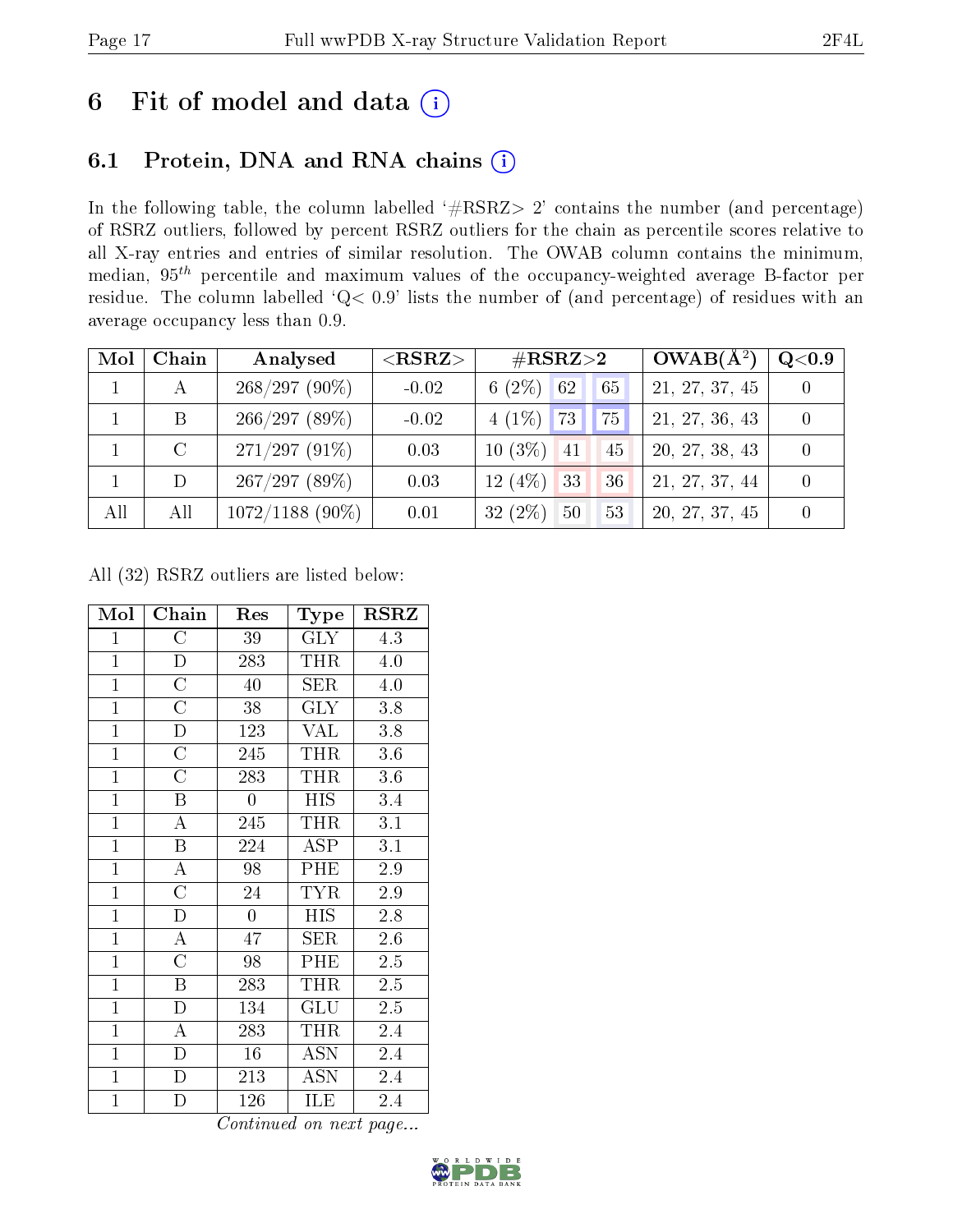| Mol          | Chain          | Res    | Type       | <b>RSRZ</b> |
|--------------|----------------|--------|------------|-------------|
| 1            | Ð              | 97     | <b>GLY</b> | 2.3         |
| 1            | I)             | 98     | PHE        | 2.3         |
| 1            | В              | 254    | LEU        | 2.3         |
| $\mathbf 1$  | D              | 124    | <b>GLY</b> | 2.2         |
| 1            | $\overline{C}$ | 27     | GLU        | 2.2         |
| 1            | $\overline{C}$ | 47     | SER        | 2.2         |
| 1            | D              | 257    | LEU        | 2.2         |
| 1            | А              |        | GLN        | 2.1         |
| $\mathbf{1}$ | $\overline{C}$ | 213[A] | <b>ASN</b> | $2.1\,$     |
| 1            | А              | 126    | ILE        | $2.1\,$     |
| 1            |                | 93     | ASP        | 2.0         |

Continued from previous page...

#### 6.2 Non-standard residues in protein, DNA, RNA chains (i)

There are no non-standard protein/DNA/RNA residues in this entry.

#### 6.3 Carbohydrates (i)

There are no carbohydrates in this entry.

#### 6.4 Ligands  $(i)$

In the following table, the Atoms column lists the number of modelled atoms in the group and the number defined in the chemical component dictionary. The B-factors column lists the minimum, median,  $95<sup>th</sup>$  percentile and maximum values of B factors of atoms in the group. The column labelled  $Q < 0.9$ ' lists the number of atoms with occupancy less than 0.9.

| Mol            | Type     | Chain | Res  | Atoms   | <b>RSCC</b> | $_{\rm RSR}$ | B-factors $\overline{(\mathbf{A}^2)}$ | Q<0.9            |
|----------------|----------|-------|------|---------|-------------|--------------|---------------------------------------|------------------|
| 3              | $\rm CL$ | I)    | 4402 | 1/1     | 0.81        | 0.16         | 62,62,62,62                           |                  |
| 3              | CL       | В     | 2402 | 1/1     | 0.88        | 0.13         | 55, 55, 55, 55                        | $\left( \right)$ |
| $\overline{2}$ | ZN       | D)    | 4400 | $1/1\,$ | 0.97        | 0.12         | 49, 49, 49, 49                        |                  |
| $\overline{2}$ | ZN       | C     | 3401 | 1/1     | 0.98        | 0.07         | 40,40,40,40                           | $\left( \right)$ |
| $\overline{2}$ | ZN       | A     | 1401 | 1/1     | 0.98        | 0.07         | 48, 48, 48, 48                        | $\left( \right)$ |
| $\overline{2}$ | ZN       | A     | 1400 | 1/1     | 0.98        | 0.06         | 37, 37, 37, 37                        |                  |
| $\overline{2}$ | ZN       | D     | 4401 | 1/1     | 0.99        | 0.05         | 42, 42, 42, 42                        | $\left( \right)$ |
| $\overline{2}$ | ZN       | C     | 3400 | 1/1     | 0.99        | 0.08         | 49, 49, 49, 49                        | 0                |
| $\overline{2}$ | ZN       | В     | 2400 | 1/1     | 0.99        | 0.05         | 38, 38, 38, 38                        |                  |
| 2              | ZΝ       | В     | 2401 | $1/1\,$ | 0.99        | 0.11         | 48, 48, 48, 48                        |                  |